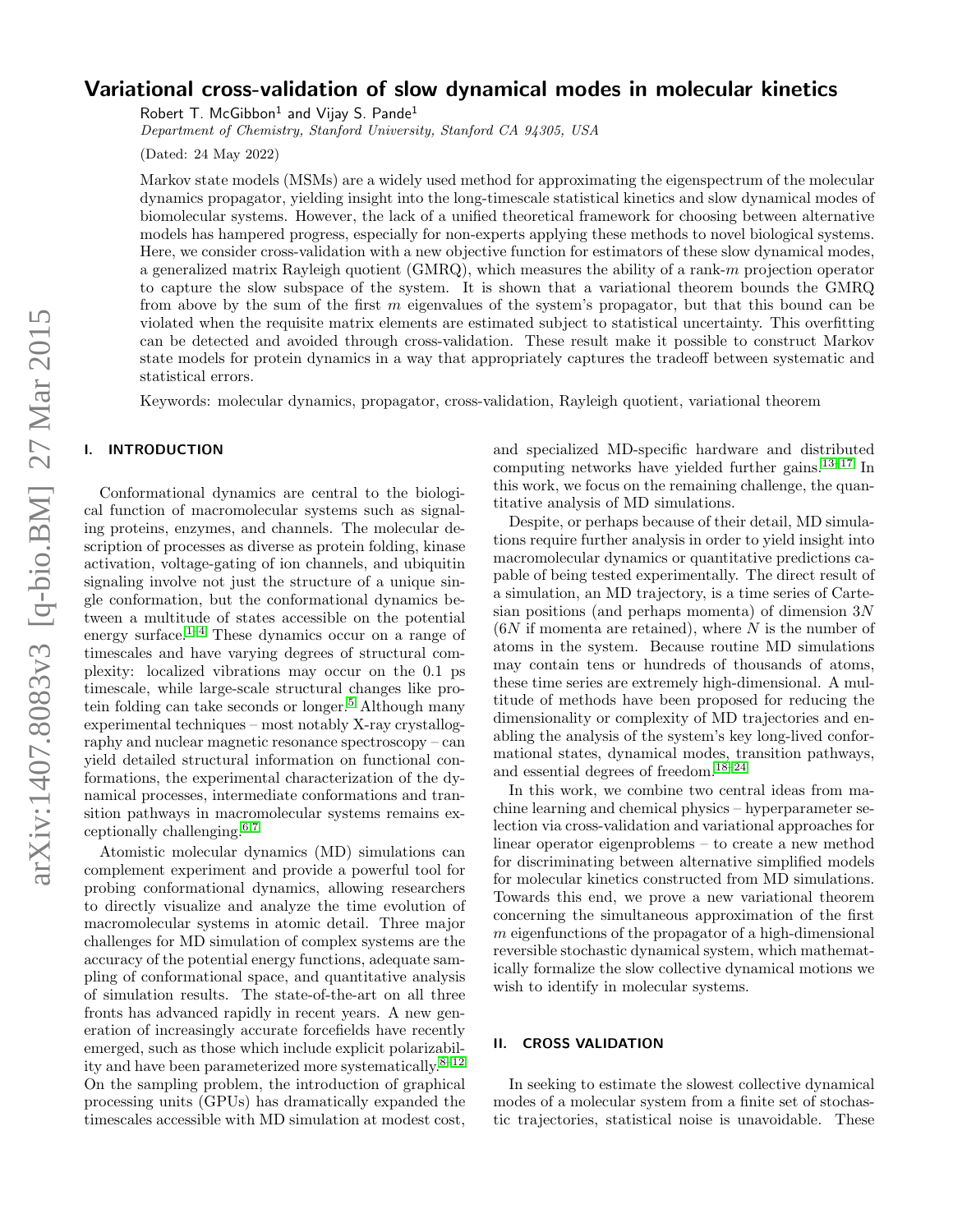dynamical modes, which we formally identify as the first m eigenfunctions,  $\phi_i$ , of the propagator, an integral operator associated with the dynamics of a molecular system (vide infra), are functions on  $\mathbb{R}^{3N}$  to  $\mathbb{R}$ . Like the ground state wave function in quantum chemistry, these eigenfunctions can only be approximately represented in any finite basis set. Reducing this approximation error, a statistical bias, motivates the use of larger and more flexible basis sets. Unfortunately, in an effect known as the *bias-variance tradeoff*,<sup>[25](#page-11-11)[,26](#page-11-12)</sup> larger basis sets tend to exacerbated a competing source of error, the model variance: with a fixed simulation data set but additional adjustable parameters due to a larger basis set, the model estimates of these eigenfunctions become more unstable and uncertain.

As has been known since at least the early 1930s, training a statistical algorithm and evaluating its performance on the same data set generally yields overly optimistic results.[27](#page-11-13) For this reason, standard practice in supervised machine learning is to divide a data set into separate training and test sets. The model parameters are estimated using the training data set, but performance is evaluated separately by scoring the now-trained model on the separate test set, consisting of data points that were left out during the training phase. To avoid overfitting, the choice between alternative models is made using test set performance, not training set performance.

However, because researchers may expend significant effort to collect data sets, the exclusion of a large fraction of the of the data set from the training phase can be a costly proposition. k-fold cross-validation is one alternative that can be more data-economical, where the data is split into k disjoint subsets, each of which is cycled as both the training and test set.

Let  $X$  be a collection of molecular dynamics trajectories (the data set), which we assume for simplicity to consist of a multiple of  $k$  independent MD trajectories of equal length. In k-fold cross validation, the trajectories are split into  $k$  equally-sized disjoint subsets, called folds, denoted  $X^{(i)}$ , for  $i \in \{1, 2, ..., k\}$ . These will serve as the test sets. Let  $X^{(-i)} = X \setminus X^{(i)}$  denote the set of all trajectories excluded from fold  $i$ ; these will serve as the training sets.

Consider an algorithm to estimate the m slowest dynamical modes of the system, g. Examples of such estimators include Markov state models (MSMs)[28](#page-11-14) and timestructured independent components analysis  $(tICA).^{29,30}$  $(tICA).^{29,30}$  $(tICA).^{29,30}$  $(tICA).^{29,30}$ The result of this calculation, the estimated eigenfunctions,  $\hat{\phi}_{1:m}$ , are taken to be a function of both an input dataset, X, as well as a set of hyperparameters,  $\theta$ , which many include settings such as the number of states or clustering algorithm in an MSM or the basis set used in tICA.

$$
\hat{\phi}_{1:m} = (\hat{\phi}_1, \hat{\phi}_2, \dots, \hat{\phi}_m) = g(X, \theta)
$$
\n(1)

Furthermore, consider an objective function,  $O(\hat{\phi}_{1:m}, X')$ , which evaluates a set of proposed eigen-

functions,  $\hat{\phi}_{1:m}$ , and a (possibly new) dataset X', returning a single scalar measuring the performance or accuracy of these eigenfunctions. The mean cross validation performance of a set of hyperparameters is defined by the following expression, which builds  $k$ models on each of the training sets and scores them on the corresponding test sets.

$$
MCV(\theta) = \frac{1}{k} \sum_{i=1}^{k} O(g(X^{(-i)}, \theta), X^{(i)})
$$
 (2)

Model selection can be performed by finding the hyperparameters,  $\theta^* = \arg \max_{\theta} MVC(\theta)$ , which maximize the cross validation performance. Many variants of this protocol with different procedures for splitting the training and test sets, such as repeated random subsampling cross-validation and leave-one-out cross validation, are also possible.[31](#page-12-1)

The remainder of this work seeks to develop a suitable objective function,  $O$ , for estimates of the slow dynamical modes in molecular kinetics that can be used as shown above in a cross-validation protocol. This task is complicated by the fact that no ground-truth values of true eigenfunctions,  $\phi_i$ , are available, either in the training or test sets. Nevertheless, our goal is to construct a consistent objective function, such that as the size of a molecular dynamics data set, X grows larger, the maximizer of  $O(\cdot, X)$  converges in probability to the true propagator eigenfunctions,  $\phi_{1:m}$ .

<span id="page-1-0"></span>
$$
\underset{\hat{\phi}_{1:m}}{\arg \max} \ O(\hat{\phi}_{1:m}, X) \xrightarrow{p} \phi_{1:m} \tag{3}
$$

## III. THEORY BACKGROUND

We begin by introducing the notion of the propagator and its eigenfunctions from a mathematical perspective, introducing the key variables and notation that will be essential for the remainder of this work. We largely follow the order of presentation in Prinz  $et$  al.<sup>[28](#page-11-14)</sup> which contains a longer and more thorough discussion.

Consider a time-homogeneous, ergodic, continuoustime Markov process  $\mathbf{x}(t) \in \Omega$  which is reversible with respect to a stationary distribution stationary distribution  $\mu(\mathbf{x}) : \Omega \to \mathbb{R}^+$ . Where necessary for concreteness, we take the phase space,  $\Omega$ , to be  $\mathbb{R}^{3N}$ , where N is the number of atoms of a molecular system. The system's stochastic evolution over an interval  $\tau > 0$  is described by a transition probability density

$$
p(\mathbf{x}, \mathbf{y}; \tau) d\mathbf{y} = \mathbb{P}[\mathbf{x}(t + \tau) \in B_{\epsilon}(\mathbf{y}) \mid \mathbf{x}(t) = \mathbf{x}], \quad (4)
$$

where  $B_{\epsilon}(\mathbf{y})$  is the open  $\epsilon$ -ball centered at y with infinitesimal measure  $dy$ .

Consider an ensemble of such systems at time  $t$ , distributed according to some probability distribution  $p_t(\mathbf{x})$ .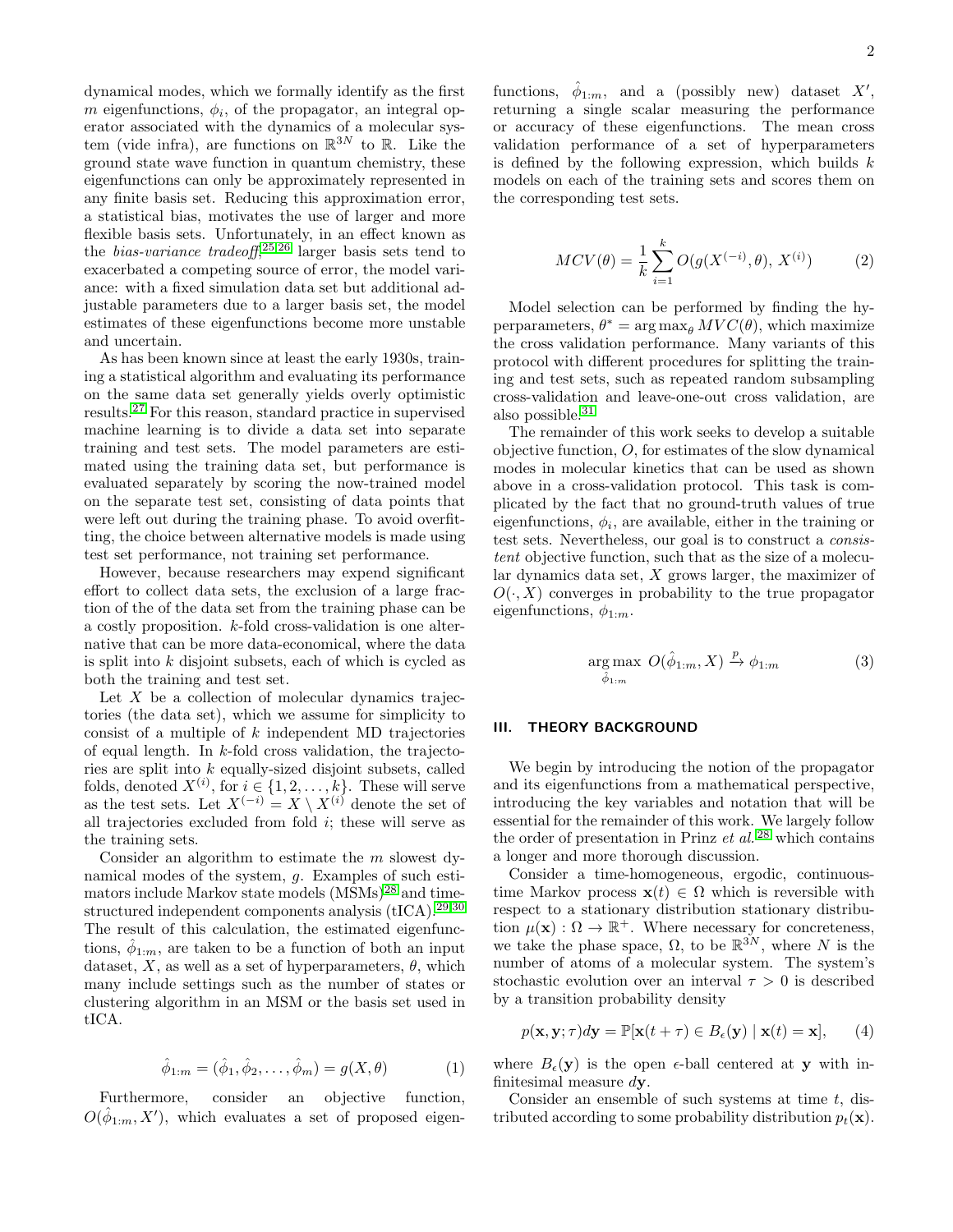After waiting for a duration  $\tau$ , the distribution evolves to a new distribution,

<span id="page-2-2"></span>
$$
p_{t+\tau}(\mathbf{y}) = \int_{\Omega} d\mathbf{x} \ p(\mathbf{x}, \mathbf{y}; \tau) \ p_t(\mathbf{x}) = \mathcal{P}(\tau) \circ p_t(\mathbf{y}), \quad (5)
$$

which defines a continuous integral operator,  $\mathcal{P}(\tau)$ , called the propagator with lag time  $\tau$ . The propagator,  $\mathcal{P}(\tau)$ , admits a natural decomposition in terms of its eigenfunctions and eigenvalues

$$
\mathcal{P}(\tau) \circ \phi_i = \lambda_i \phi_i. \tag{6}
$$

Furthermore, due to the reversibility of the underlying dynamics,  $\mathcal{P}(\tau)$  is compact and self-adjoint with respect the a  $\mu^{-1}$  weighted scalar product,<sup>[32](#page-12-2)</sup>

$$
\langle f, g \rangle_{\mu^{-1}} = \int_{\Omega} d\mathbf{x} \ f(\mathbf{x}) g(\mathbf{x}) \mu^{-1}(\mathbf{x}), \tag{7}
$$

where f and g are arbitrary scalar functions on  $\Omega$ . The propagator has a unique largest eigenvalue  $\lambda_1 = 1$  with corresponding eigenfunction  $\phi_1(\mathbf{x}) = \mu(\mathbf{x})$ . The remaining eigenvalues are real and positive, can be sorted in descending order, and can be normalized to be  $\mu^{-1}$ orthonormal. Using the spectral decomposition of  $\mathcal{P}(\tau)$ , the conformational distribution of an ensemble at arbitrary multiples of  $\tau$  can be written as a sum of exponentially decaying relaxation processes

$$
p_{t+k\tau}(\mathbf{x}) = \sum_{i=1}^{\infty} \lambda_i^k \langle p_t, \phi_i \rangle_{\mu^{-1}} \phi_i,
$$
\n(8)

$$
= \mu(\mathbf{x}) + \sum_{i=2}^{\infty} \exp\left(-\frac{k\tau}{t_i}\right) \langle p_t, \phi_i \rangle_{\mu^{-1}} \phi_i, \quad (9)
$$

where  $t_i = -\frac{\tau}{\ln 2}$  $\frac{1}{\ln \lambda_i}$ . The eigenfunctions  $\phi_i(\mathbf{x})$  for  $i = 2, ...$ can thus be interpreted as dynamical modes, along each of which the system relaxes towards equilibrium with a characteristic timescale,  $\tau_i$ . Many molecular systems are characterized by  $m$  individual  $slow$  timescales with eigenvalues close to one, separated from the remaining eigenvalues by a spectral gap. These slowest collective degrees of freedom, such as protein folding coordinates and pathways associated with enzyme activation/deactivation, are often identified with key functions in biological systems. The remaining small eigenvalues correspond to faster dynamical processes that rapidly decay to equilibrium. Under these conditions, the long-time dynamics induced by the propagator can be well described by consideration of only these slow eigenfunctions – that is, a rank- $m$  lowrank approximation to the propagator.

Furthermore, not only do these slow eigenfunctions form a convenient basis, in fact they lead to an optimal reduced-rank description of the dynamics. That is, each of the partial sums formed by truncating the expansion in Eq.  $(8)$  at its first m terms is is the closest possible rank-m approximation to  $\mathcal{P}(\tau)$  in spectral norm. This statement is made precise by the following theorem.

<span id="page-2-1"></span>**Theorem 1.** Let  $P$  be compact linear operator which is self-adjoint with respect to an inner product  $\langle \cdot, \cdot \rangle_{\mu^{-1}}$ . Assume that the eigenvalues  $\lambda_i$  and associated eigenfunctions  $\phi_i$  are sorted in descending order by eigenvalue. Define the rank- $\sum$  $n_{\text{eff}}^{\text{time}}$  the rank-m operator  $\mathcal{P}_m$  such that  $\mathcal{P}_m \circ f = \sum_{i=1}^m \lambda_i \langle f, \phi_i \rangle_{\mu^{-1}} \phi_i$ , and let  $\mathcal{A}_m$  be an arbitrary rank m operator. Then,

$$
\mathcal{P}_m = \underset{\text{rank}(\mathcal{A}_m) \le m}{\operatorname{argmin}} ||\mathcal{A}_m - \mathcal{P}||_{\mu^{-1}}.
$$
 (10)

Proof. This is the extension of the familiar Eckart-Young theorem to self-adjoint linear operators. The original re-sult is by Schmidt.<sup>[33](#page-12-3)</sup> See Courant and Hilbert (pp  $161$ ),<sup>[34](#page-12-4)</sup> and Micchelli and Pinkus [35](#page-12-5) for further details.  $\Box$ 

While Theorem [1](#page-2-1) is a statement about operator approximation, it can also be viewed as a statement about optimal dimensionality reduction for description of slow dynamics. Over all m-dimensional dimensionality reductions, the one which projects the dynamics onto its first m propagator eigenfunctions preserves to the largest degree information about the long-timescale evolution of the original system.

Note however that rank-constrained propagator,  $\mathcal{P}_m$ , while optimal by spectral norm is not generally positivity-preserving, as proved in Appendix [B,](#page-9-0) which is an important property of the propagator necessary for its probabilistic interpretation in Eq. [\(5\)](#page-2-2).

# <span id="page-2-0"></span>IV. OBJECTIVE FUNCTION AND SUBSPACE VARIATIONAL PRINCIPLE

In this section we introduce the objective function discussed abstractly in Section [II.](#page-0-0) We show that both the existing time-structure independent components analysis  $(tICA)^{29,30}$  $(tICA)^{29,30}$  $(tICA)^{29,30}$  $(tICA)^{29,30}$  and Markov state model  $(MSM)^{28,36-39}$  $(MSM)^{28,36-39}$  $(MSM)^{28,36-39}$  $(MSM)^{28,36-39}$  $(MSM)^{28,36-39}$ methods can be interpreted as procedures which directly optimize this criteria using different restricted families of basis functions. Furthermore, we show that in the infinite-data limit, when the requisite matrix elements can be computed without error, a variational bound governs this objective function: ansatz eigenfunctions,  $\hat{\phi}_{1:m}$ , which differ from the propagator's true eigenfunctions,  $\phi_{1:m}$ , are always assigned a score which is less than the score of the true eigenfunctions.

Unfortunately, in the more typical finite-data regime, this variational bound can be violated in a pernicious manner: as the size of the basis set increases past some threshold, models can give continually-increasing training set performance (even breaking the variational bound), even as they get less accurate when measured on independent test data sets. This observation underscores the practical value of cross-validation in estimators for the slow dynamical processes in molecular kinetics.

Our results build on the important contributions of Noé and Nüske  $40$  and Nüske *et al.*  $41$ , who introduced a closely related variational approach for characterizing the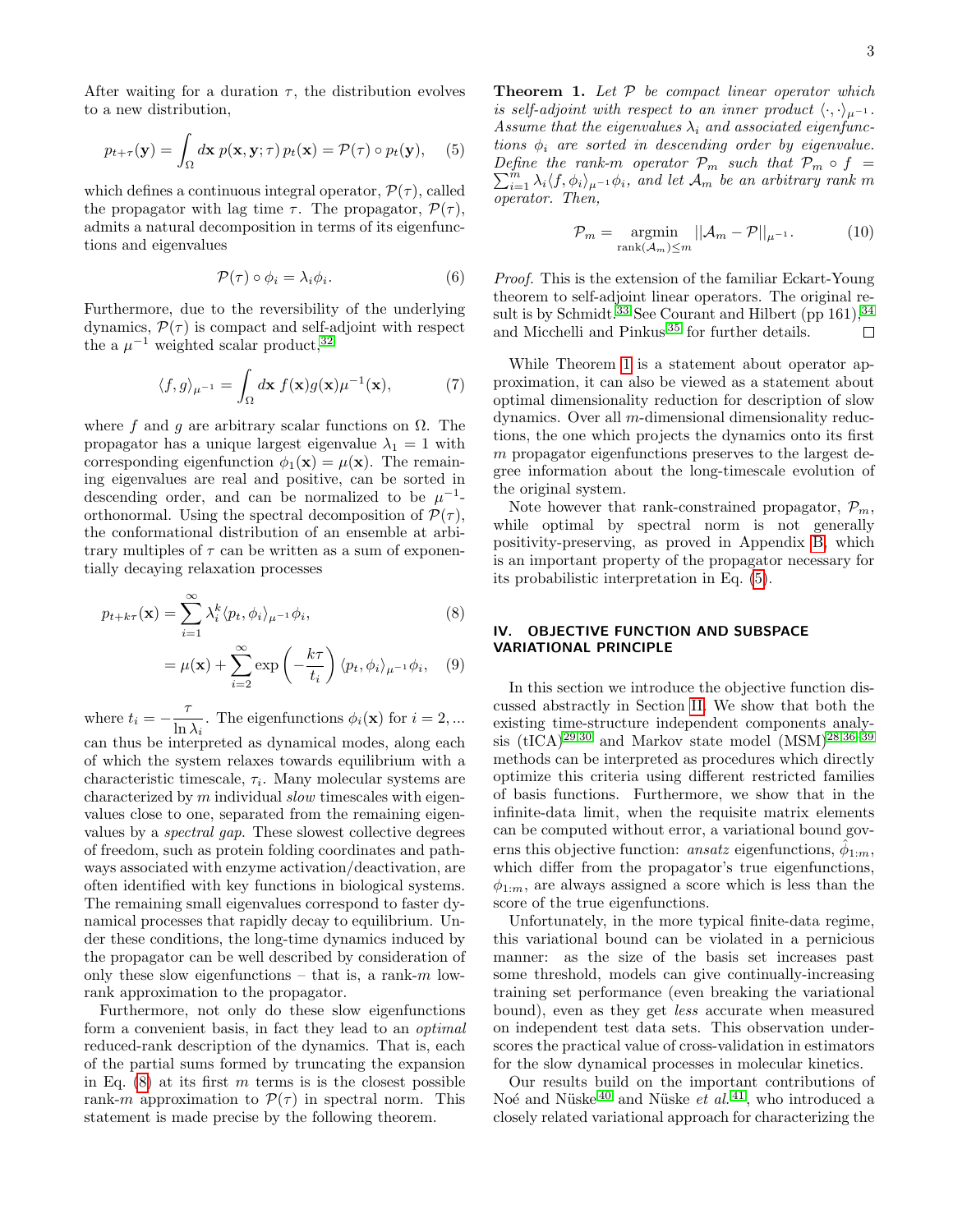slow dynamics in molecular systems. Our novel contribution stems from an approach to the problem through the lens of cross-validation, with its need for a single scalar objective function. While previous work focuses on estimators of each of the propagator eigenfunctions,  $\phi_i$ , one at at time, we focus instead on measures related to the simultaneous estimation of all of the first  $m$  eigenfunctions collectively.

<span id="page-3-1"></span>**Theorem 2.** Let  $P$  be compact linear operator whose eigenvalues  $\lambda_1 > \lambda_2 \geq \lambda_3, \ldots$  are bounded from above and which is self-adjoint with respect to an inner product  $\langle \cdot, \cdot \rangle_{\mu^{-1}}$ . Furthermore, let f be an arbitrary set of m linearly independent functions on  $\Omega \to \mathbb{R}$ ,  $f = \{f_i(\cdot)\}_{i=1}^m$ . Let  $\mathbb{S}^m$  and  $\mathbb{S}_{++}^m$  be the space of  $m \times m$  real symmetric matrices and positive definite matrices respectively. Define a matrix  $P \in \mathbb{S}^m$  with  $P_{ij} = \langle f_i, \mathcal{P} \circ f_j \rangle_{\mu^{-1}}$ , and a matrix  $Q \in \mathbb{S}_{++}^m$  with  $Q_{ij} = \langle f_i, f_j \rangle_{\mu^{-1}}$ . Define  $\mathcal{R}_{\mathcal{P}}[f]$  as

$$
\mathcal{R}_{\mathcal{P}}[f] = \text{Tr}\left(PQ^{-1}\right). \tag{11}
$$

Then,

<span id="page-3-0"></span>
$$
\mathcal{R}_{\mathcal{P}}[f] \le \sum_{i=1}^{m} \lambda_i.
$$
 (12)

<span id="page-3-2"></span>**Lemma 3.** The equality in Eq. [\(12\)](#page-3-0) holds for  $f =$  $\{\phi_1, \phi_2, \ldots, \phi_m\}$ , and any set of m functions, f, such that  $\text{span}(f) = \text{span}(\{\phi_1, \phi_2, \dots, \phi_m\}).$ 

The proof of Theorem [2](#page-3-1) follows from the Ky Fan theorem.[42](#page-12-10)[,43](#page-12-11) Its proof, as well as the proof of Lemma [3](#page-3-2) can be found in Appendix [A.](#page-9-1)

This result implies that the slow eigenspace of the molecular propagator can be numerically determined by simultaneously varying a set of ansatz functions f to maximize  $\mathcal{R}_{\mathcal{P}}[f]$ . If the maxima is found, then f are the desired eigenfunctions, up to a rotation. The matrix P has the form of a time-lagged covariance matrix between the ansatz functions, describing the tendency of the system to move from regions of phase space strongly associated one *ansatz* function to another in time  $\tau$ . The matrix  $Q$  acts like a normalization, giving the equilibrium overlap between ansatz functions. Note that when the trial functions, f, are  $\mu^{-1}$ -orthonormal, Q, is simply the identity. Under these conditions,  $\mathcal{R}_{\mathcal{P}}[f]$  then assumes a simple form as the sum of the individual Ritz values of the trial functions.

Physically,  $\mathcal{R}_{\mathcal{P}}[f]$  can be interpreted as the "slowness" of the lower-dimensional dynamical process formed by projecting a high-dimensional process through the m ansatz functions. The maximization of  $\mathcal{R}_{\mathcal{P}}[f]$  corresponds to a search for the coordinates along which the system decorrelates as slowly as possible.

Because it is bounded by the sum of the first  $m$  true eigenfunctions of the propagator,  $\mathcal{R}_{\mathcal{P}}[f]$ , is the foundation of the sought objective function for cross-validation of estimators for the slow dynamical modes in molecular kinetics. Unfortunately, it cannot be calculated exactly

from a molecular dynamics simulation. Next we show how the requisite matrix elements,  $P_{ij}$  and  $Q_{ij}$  can be approximated from MD. The noise in these approximations will be a function of both the amount of available simulation data and the size and flexibility of a basis set, leading to the bias variance tradeoff discussed earlier. By the continuous mapping theorem and Theorem [2,](#page-3-1) consistency of the objective function (in the sense of Eq. [\(3\)](#page-1-0)) is established if these estimators for P and Q are consistent.

## A. Basis Function Expansion

Equipped with this variational theorem, we now consider the construction of an approximation to the dominant eigenspace of  $\mathcal{P}(\tau)$  using linear combinations of functions from a finite basis set. This reduces the problem of searching over the space of sets of  $m$  functions to a problem of finding a weight matrix that linearly mixes the basis functions.

Let  $\{\varphi_a\}_{a=1}^n$  be a set of *n* functions on  $\Omega \to \mathbb{R}$ , which will be used as basis functions in which to expand the slowest m propagator eigenfunctions. Physically motived basis functions for protein dynamics might include measurements of protein backbone dihedral angles, the distances between particular atoms, or similar structural coordinates. The basis can also be indicator functions for specific regions of phase space – the "Markov states" in a MSM.

Following Nüske *et al.*<sup>[41](#page-12-9)</sup>, we expand the *m* ansatz eigenfunctions as  $\mu$ -weighted linear combinations of the basis functions,  $f_i(\mathbf{x}) = \sum_a A_{ia} \mu(\mathbf{x}) \varphi_a(\mathbf{x})$ , where  $A \in \mathbb{R}^{n \times m}$  is a weight matrix of arbitrary expansion coefficients. From the basis functions, we define the timelagged covariance and overlap matrices  $C \in \mathbb{S}^n$  and  $S \in \mathbb{S}_{++}^n$  respectively such that  $C_{ij} = \langle \mu \varphi_i, \mathcal{P} \circ \mu \varphi_j \rangle_{\mu^{-1}}$ and  $S_{ij} = \langle \mu \varphi_i, \ \mu \varphi_j \rangle_{\mu^{-1}}$ .

Then, by exploiting the linearity of the basis function expansion, the matrices  $P$  and  $Q$ , can be written as matrix products involving the expansion coefficients, correlation and overlap matrices.

$$
P = A^T C A \tag{13}
$$

$$
Q = A^T S A \tag{14}
$$

These equations can be interpreted in a simple way: the time-lagged correlation and overlap of the ansatz functions with respect to on another can be formed from two similar matrices involving only the basis functions,  $C$  and  $S$ , and the expansion coefficients,  $A$ . When the ansatz functions, f, are constructed this way,  $\mathcal{R}_{\mathcal{P}}[f]$ reduces to the generalized matrix Rayleigh quotient  $(\text{GMRQ}), \mathcal{R}_{\mathcal{P}}[f] = \mathcal{R}(A; C, S) = \mathcal{R}(A)$ 

<span id="page-3-3"></span>
$$
\mathcal{R}(A) \equiv \text{Tr}\left(A^T C A \left(A^T S A\right)^{-1}\right) \tag{15}
$$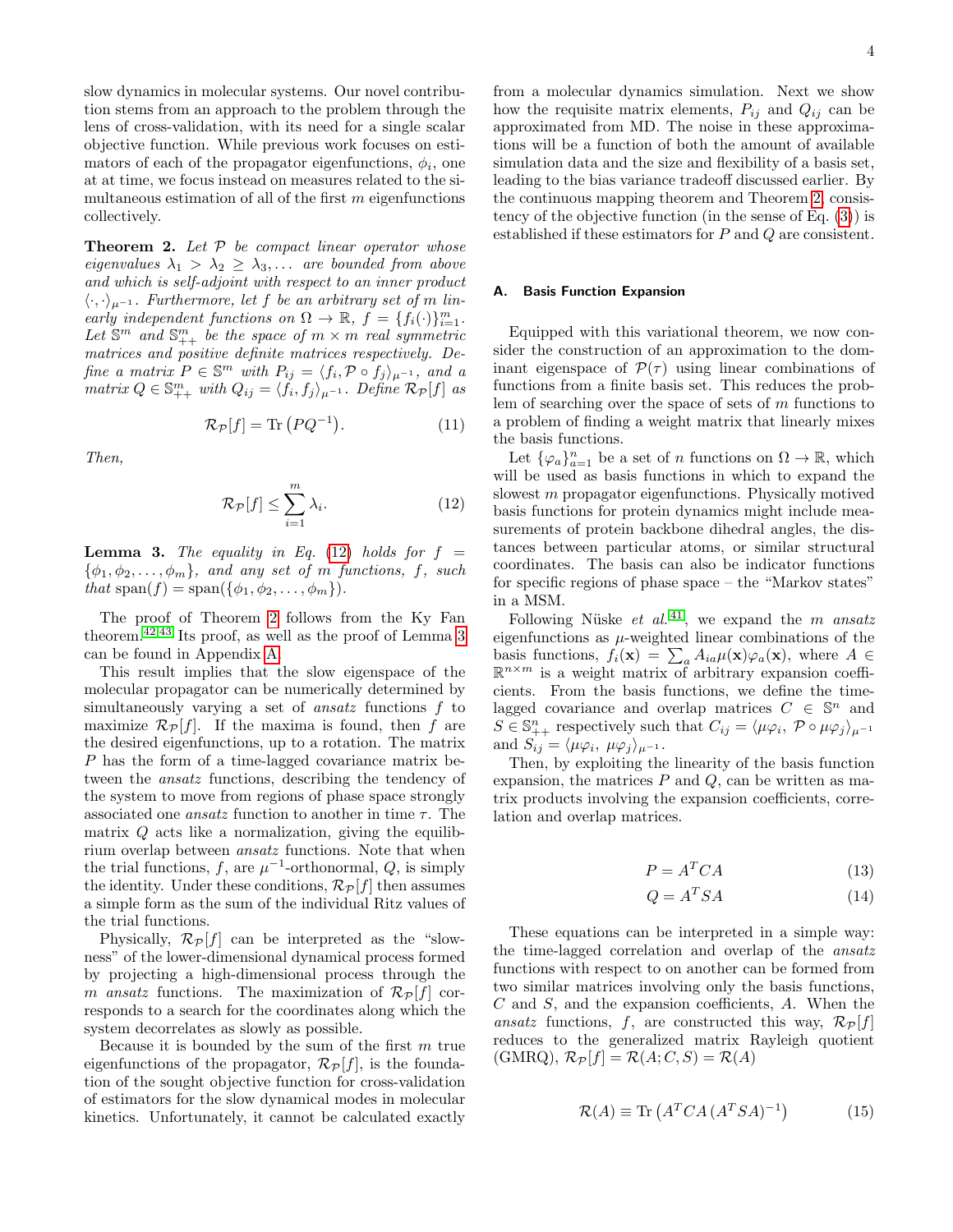Following Lemma [3,](#page-3-2) we note that  $\mathcal{R}(A)$  is a function only of column span of A, and is not affected by rescaling, or the application of any invertible transformation of the columns. Therefore, the optimization of  $\mathcal{R}(A)$  can be seen as a single optimization problem over the set of all m-dimensional linear subspaces of  $\Omega$ . This space is referred to as a *Grassmann manifold*.<sup>[44](#page-12-12)</sup> Note that when  $m = 1$ , P and Q are scalars, and  $\mathcal{R}(A)$  reduces to a standard generalized Rayleigh quotient.

Furthermore, with fixed basis functions, the training problem,  $A^* = \arg \max_{A} \mathcal{R}(A; C, S)$ , is solved directly by a matrix  $A^*$  with columns that are the m generalized eigenvectors of C and S with the largest eigenvalues, and this eigenproblem is identical to the one introduced for the tICA method,  $29,30$  $29,30$  and Ritz method.  $40$ 

## <span id="page-4-2"></span>B. Estimation of matrix elements from MD

Equipped with a collection of basis functions,  $\{\varphi\}$ , how can C and S be estimated from an MD dataset? As previously shown by Nüske  $et \ al.$ <sup>[41](#page-12-9)</sup>, the matrix elements  $C$  and  $S$  can be estimated from an equilibrium molecular dynamics simulations,  $X = {\mathbf{x}_t}_{t=1}^T$ , by exploiting the ergodic theorem and measuring the correlation between the basis functions, with or without a time lag.

$$
C_{ij} = \langle \mu \varphi_i, \mathcal{P}(\tau) \circ \mu \varphi_j \rangle_{\mu^{-1}} \qquad (16)
$$
  
= 
$$
\int_{x \in \Omega} \int_{y \in \Omega} dx \, dy \, \mu(\mathbf{y}) \, \varphi_i(\mathbf{y}) \, p(\mathbf{x}, \mathbf{y}; \tau) \, \varphi_j(\mathbf{x}) \qquad (17)
$$

$$
\approx \frac{1}{T-\tau} \sum_{t=1}^{T-\tau} \varphi_i(\mathbf{x}_t) \varphi_j(\mathbf{x}_{t+\tau})
$$
\n(18)

$$
S_{ij} = \langle \mu \varphi_i, \mu \varphi_j \rangle_{\mu^{-1}}
$$
\n(19)

$$
=\int_{x\in\Omega}\varphi_i(\mathbf{x})\varphi_j(\mathbf{x})\mu(\mathbf{x})
$$
\n(20)

$$
\approx \frac{1}{T} \sum_{t=1}^{T} \varphi_i(\mathbf{x}_t) \varphi_j(\mathbf{x}_t)
$$
\n(21)

Note that for Theorem [2](#page-3-1) to be applicable, C is required to be symmetric, a property which is likely to be violated by the estimator Eq. [\(18\)](#page-4-0). For this reason, in practice we use an estimator that averages the matrix computed in Eq. [\(18\)](#page-4-0) with its transpose. We call this method transpose symmetrization, and it amounts to including each trajectory twice in the dataset, once in the forward and once in the reversed direction, as discussed in Schwantes and Pande. $^{29}\,$  $^{29}\,$  $^{29}\,$ 

Markov state models  $(MSMs)^{28,36-39}$  $(MSMs)^{28,36-39}$  $(MSMs)^{28,36-39}$  $(MSMs)^{28,36-39}$  are particular case of the proposed method that have been widely applied to the analysis of biomolecular simulations<sup> $45-53$  $45-53$ </sup>, where the basis functions are chosen to indicator functions on a collection of non-overlapping subsets of the conformation space. Given a set of discrete nonoverlapping states which partition  $\Omega$ ,  $\mathcal{S} = \{s_i\}_{i=1}^n$ , such that  $s_i \subseteq \Omega$ ,  $\bigcup_{i=1}^n s_i = \Omega$ , and  $s_i \cap s_j = \emptyset$ , and define

<span id="page-4-1"></span>
$$
\varphi_i^{\text{MSM}}(\mathbf{x}_t) = \begin{cases} 1, & \text{if } \mathbf{x}_t \in s_i. \\ 0, & \text{otherwise.} \end{cases} \tag{22}
$$

Using this basis set, as previously shown by Nüske  $et \ al.$ <sup>[41](#page-12-9)</sup>, estimates of the correlation matrix elements  $C_{ii}$  can be obtained following Eq. [\(18\)](#page-4-0) by counting the number of observed transitions between sets  $s_i$  and  $s_j$ . The overlap matrix S is diagonal with entries,  $S_{ii}$ , that estimate the stationary probabilities of the sets,  $S_{ii} \approx$  $\int_{\mathbf{x}\in s_i} d\mathbf{x} \mu(\mathbf{x}).$ 

For the particular case of MSM basis sets, in contrast to the somewhat crude transpose symmetrization method, a more elegant enforcement of symmetry of C can be accomplished via a maximum likelihood estimator following Algorithm 1 of Prinz  $et \ al.<sup>28</sup>$  $et \ al.<sup>28</sup>$  $et \ al.<sup>28</sup>$ 

Equipped with these estimators for  $C$  and  $S$  from MD data, Eq. [\(15\)](#page-3-3) now has a form which is suitable for use as a cross-validation objective function,  $O(\hat{\phi}_{1:m}, X')$ . The proposed eigenfunctions, which may have been trained on a different dataset, are numerically represented by expansion coefficients,  $\hat{A}$ , and  $C$  and  $S$  act as sufficient statistics from the test dataset  $X'$ ; the GMRQ objective function is  $\mathcal{R}(\hat{A}; C(X'), S(X')).$ 

# V. ALGORITHMIC REALIZATION

<span id="page-4-0"></span>The central practical purpose of cross-validation with generalized matrix Rayleigh quotient (GMRQ) is, given an MD dataset, to select a set of appropriate basis functions with which to construct Markov state models (MSMs) for system's kinetics. Note that Eq. [\(22\)](#page-4-1) leaves substantial flexibility in the definition of the basis set, since the partitioning of phase space into states is left unspecified.

Methodologies for constructing these states include clustering the conformations in the dataset using a variety of distance metrics, clustering algorithms, and dimensionality reduction techniques. Let  $\theta$  be a variable containing the settings for these procedures, which parameterizes a function,  $g_{\theta}^{\text{MSM}}(X)$ , that, given a collection of MD trajectories, returns a set of  $n$  states,  $S$ .

Procedurally, GMRQ-based cross-validation for MSMs is a protocol for assigning a scalar score,  $MCV(\theta)$ , to the MSM hyperparameters,  $\theta$ , with the following steps.

- 1. Separate the full data set into  $k$  disjoint folds, as described in Section [II.](#page-0-0)
- 2. For each fold, i, use the training data set,  $X^{(-i)}$ , to construct a set of states,  $S^{(-i)} = g_{\theta}(X^{(-i)})$ .
- 3. Use the states  $\mathcal{S}^{(-i)}$  and the training data set  $X^{(-i)}$  to build a Markov state model. This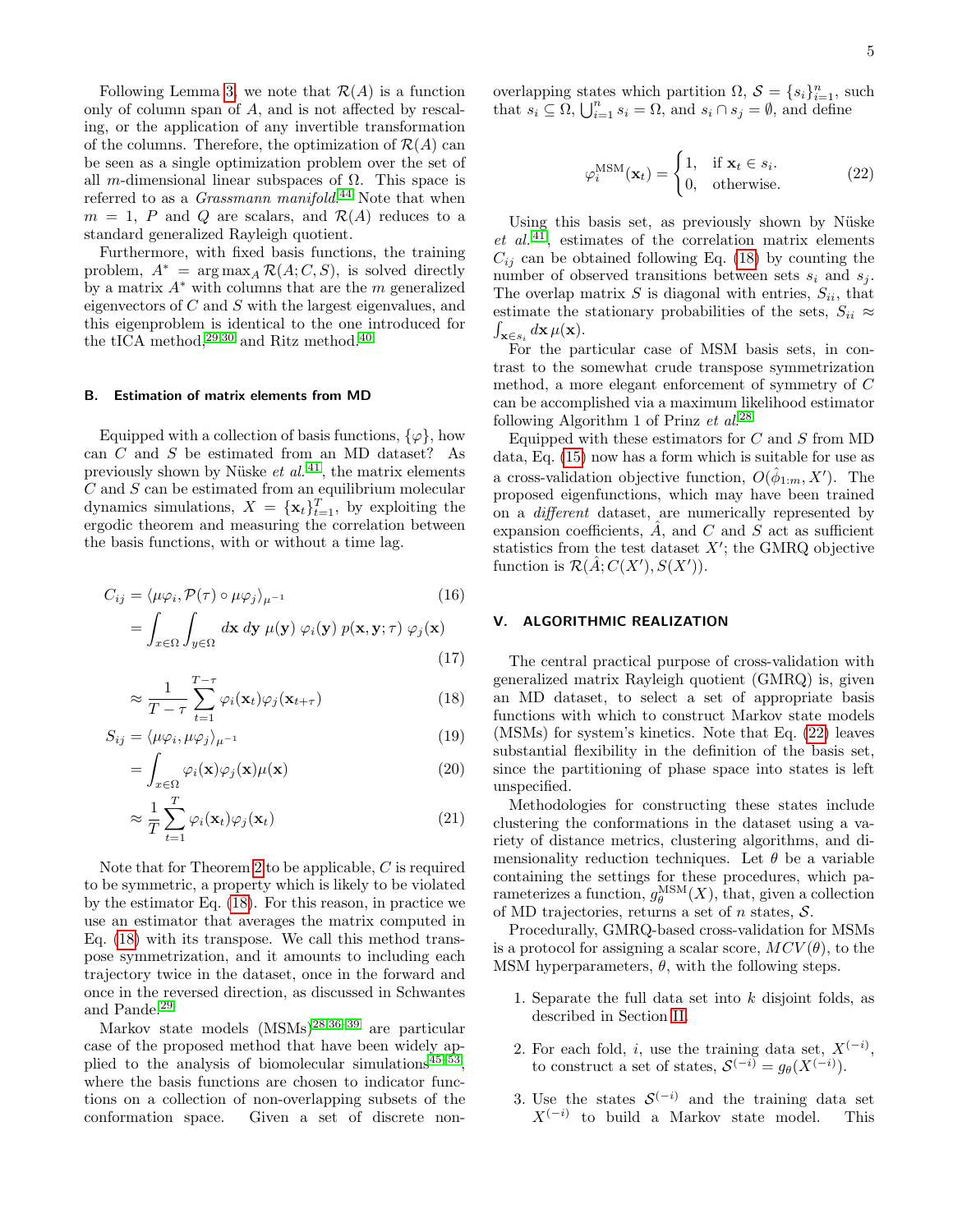entails clustering the dataset to obtain the basis functions (states),  $\{\varphi\}$ , estimating the training set correlation and overlap matrices  $C^{(-i)}$ and  $S^{(-i)}$  from the trajectories, and computing their first m generalized eigenvectors,  $\overline{A}$  =  $\arg \max_{A} \mathcal{R}(A; C^{-(i)}, S^{(-i)})$ , with a standard generalized symmetric eigensolver (e.g. LAPACK's  $DSYGV$  subroutine).<sup>[54](#page-12-15)</sup>

4. These eigenvectors maximize the GMRQ on the training set, but how do they perform when tested on new data? Using the test set data,  $X^{(i)}$ , and the states,  $\mathcal{S}^{(-i)}$ , as determined from the training set, compute the test set correlation and overlap matrices,  $C^{(i)}$  and  $S^{(i)}$ . These trained eigenvectors, A, are scored on the test set by  $\mathcal{R}(A; C^{(i)}, S^{(i)})$ . The key metric for model selection, the cross-validation mean test set generalized matrix Rayleigh quotient is

$$
MVC(\theta) = k^{-1} \sum_{i=1}^{k} \mathcal{R}(A; C^{(i)}, S^{(i)}).
$$
 (23)

As an overfitting diagnostic, we also calculate the cross-validation mean training set GMRQ,

$$
MVC'(\theta) = k^{-1} \sum_{i=1}^{k} \mathcal{R}(A; C^{(-i)}, S^{(-i)}).
$$
 (24)

5. Finally, the entire procedure is repeated for many choices of  $\theta$ , and the hyperparameter set that maximize the mean cross validation score is chosen as the best model,  $\theta^* = \arg \max_{\theta} MVC(\theta)$ .

For this approach, one symptom of overfitting – the construction of models that describe the statistical noise in X rather than the underlying slow dynamical processes – is an overestimation of the eigenvalues of the propagator and overestimation of the GMRQ. Related statistical methods, such as kernel principal components analysis which also involve spectral analysis of integral operators under non-negligible statistical error suffer from the same effect, which has been termed variance inflation.<sup>[55](#page-12-16)[–57](#page-12-17)</sup>

Left unspecified in this protocol are three important parameters: the degree of cross validation,  $k$ , the number of desired eigenfunctions,  $m$ , and the correlation lag time,  $\tau$ . In our experiments, following common practice in the machine learning community, we use  $k = 5$ . Especially in the data-limited regime, the tradeoffs involving the choice of  $k$  are not entirely clear, as the objective lacks the form of an empirical risk minimization problem.[26](#page-11-12)[,58](#page-12-18) For MSMs, substantial attention in the literature has been paid to the selection of the lag time,  $\tau$ <sup>[28](#page-11-14)[,38](#page-12-19)[,59](#page-12-20)</sup> With fixed basis function, it has been shown that the eigenfunction approximation error is a decreasing function of the  $\tau$ , which motivates the use of larger values.<sup>[60](#page-12-21)</sup> On the other hand, larger values of  $\tau$  limit the temporal resolution of the model. For MSMs of protein

folding, the authors' experience suggest that appropriate values for  $\tau$  are often in the range between 1 and 100 nanoseconds. Finally, we suggest that  $m$ , the rank of GMRQ, be selected based on the number of slow dynamical processes in the system, as determined by an apparent gap in the eigenvalue spectrum of  $\mathcal{P}(\tau)$ , or heuristically to a value between 2 and  $\sim$ 10.

#### VI. SIMULATIONS

#### A. Double Well Potential

In order to gain intuition about the method, we begin by considering one of simplest possible systems: Brownian dynamics on a double well potential. We consider a one dimensional Markov process in which a single particle evolves according to the stochastic differential equation

<span id="page-5-0"></span>
$$
\frac{dx_t}{dt} = -\nabla V(x_t) + \sqrt{2D}R(t)
$$
\n(25)

where  $V$  is the reduced potential energy,  $D$  is the diffusion constant, and  $R(t)$  is a zero-mean delta-correlated stationary Gaussian process. For simplicity, we consider the potential

$$
V(x) = 1 + \cos(2x) \tag{26}
$$

with reflecting boundary conditions at  $x = -\pi$  and  $x = \pi$ . Using an Euler integrator, a time step of  $\Delta t = 10^{-3}$ , and diffusion constant  $D = 10^3$ , we simulated 10 trajectories starting from  $x = 0$  of length  $10<sup>5</sup>$ steps, and saved the position every 100 steps. The potential and histogram of the resulting data points is shown in Fig. [1](#page-7-0) (b). We computed the true eigenvalues of the system's propagator to machine precision by discretizing the propagator matrix elements on a dense grid (see Appendix [C\)](#page-10-0). The timescale of the slowest relaxation process in this system is  $t_2 \approx 7115.3$  steps, and the dataset contains approximately 94 transitions events.

We now consider the construction of Markov state models for this system, and in particular the selection of the number of states, n, using states,  $S = \{s_i\}_{i=1}^n$ , which evenly partition the region between  $x = -\pi$  and  $x = \pi$  into *n* equally spaced intervals.

<span id="page-5-1"></span>
$$
s_i = \left[ -\pi + \frac{2\pi}{n}(i-1), -\pi + \frac{2\pi}{n}i \right) \tag{27}
$$

When  $n$  is too low, we expect that the discretization error in the MSM will dominate, and our basis will not be flexible enough to capture the first eigenfunction of the propagator. On the other hand, because the number of parameters estimated by the MSM is proportional to  $n^2$ , we expect that for *n* too large, our models will be overfit. We therefore use 5-fold cross validation with the GMRQ to select the appropriate number of states, balancing these competing effects. The cross-validation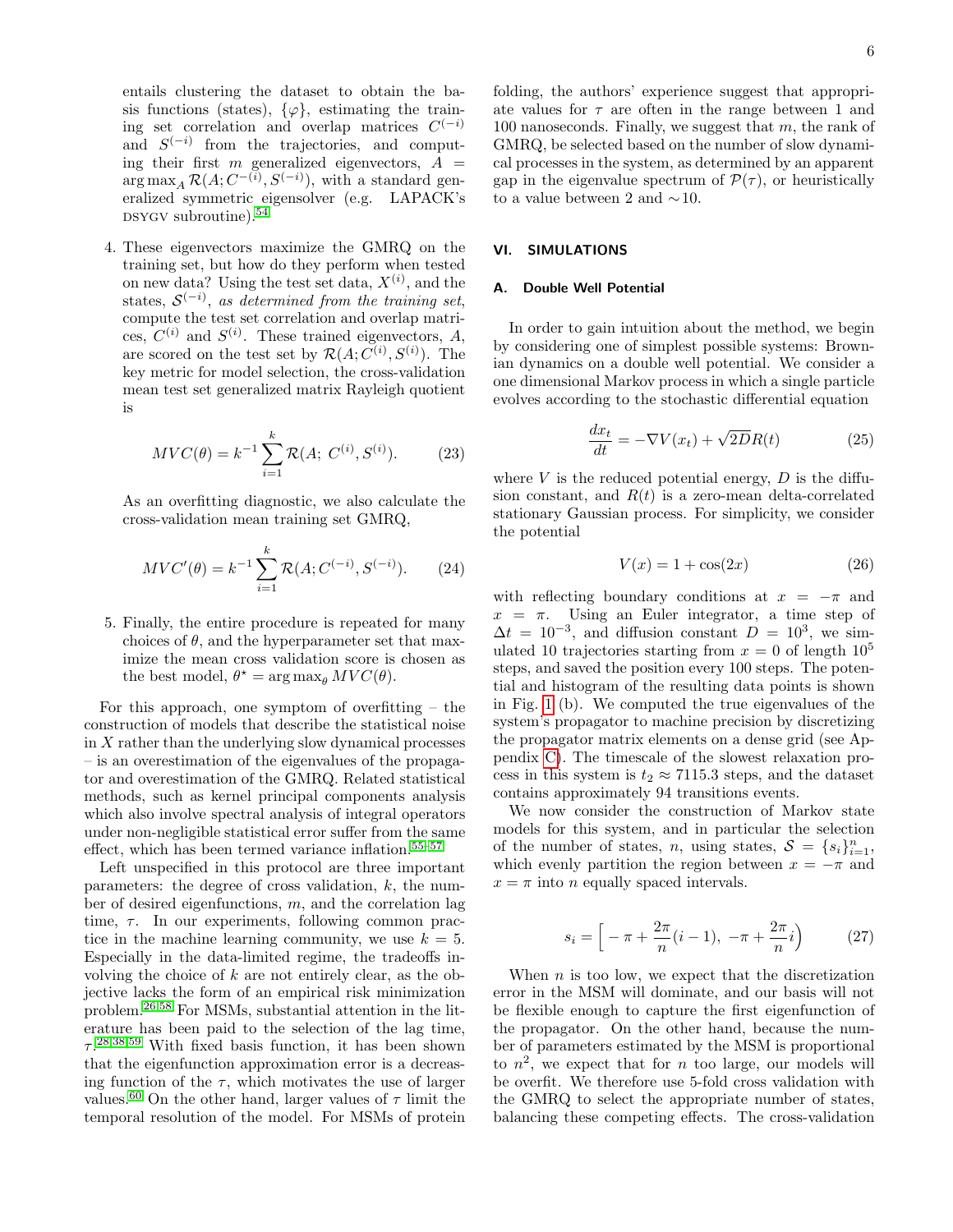GMRQ for the first two eigenvectors ( $m = 2, \tau = 100$ ) steps) of the MSMs is shown in Fig. [1](#page-7-0) (a), along with the exact value of the GMRQ. The blue training curve gives the average GMRQ over the folds when scoring the models on the same trajectories that they were fit with, and is simply equal to the mean sum of the first two eigenvalues of the MSMs, whereas the red curve shows the mean GMRQ evaluated on the left-out test trajectories.

The training GMRQ increases monotonically, and we note with particular emphasis that it increases past the exact value when using a large number of states. This indicates that the models built with more than 200 states predict slower dynamics than the true propagator. This effect is impossible in the limit of infinite data as demonstrated by Eq.  $(12)$  – it is a direct manifestation of overfitting, and indicates why straightforward variational optimization without testing on held-out data or consideration of statistical error fails in a data-limited regime. The training set eigenvectors, the maximizers of the training set GMRQ, are actually exploiting noise in the dataset more so than modeling the propagator eigenfunctions. On the other hand, the test GMRQ displays an inverted U-shaped behavior and achieves a maximum at  $k = 61$ . These models thus achieve the best predictive accuracy in capturing the systems slow dynamics, given the finite data available.

#### B. Comparison of Clustering Procedures: Octaalanine

What methods of MSM construction are most robustly able to capture the long-timescale dynamics of protein systems? To address this question, we performed a series of analyses of 27 molecular dynamics trajectories of terminally-blocked octaalanine, a small helix forming peptide. We used 8 different methods to construct the state discretization using clustering with three distance metrics and three clustering algorithms.

For clustering, we considered three distance metrics. The first was the backbone  $\phi$  and  $\psi$  dihedral angles. Each conformation was represented by the sine and cosine of these torsions for a total of 32 features per frame, and distances for clustering were computed using a Euclidean metric. Second, we considered the distribution of reciprocal interatomic distances (DRID) distance metric introduced by Zhou and Caflisch,<sup>[61](#page-12-22)</sup> using the  $C\alpha$ ,  $C\beta$ ,  $C, N$ , and  $O$  atoms in each residue. Finally, we considered the Cartesian minimal root mean square deviation  $(RMSD)$  using the same set of atoms per residue.<sup>[62](#page-12-23)</sup> We also considered three clustering algorithms,  $k$ -centers,  $63$  a landmark version of UPGMA hierarchical clustering (see Appendix [D\)](#page-11-16), and  $k$ -means.<sup>[64](#page-12-25)</sup>

For each pair of distance metric and clustering algorithm (excluding k-means & RMSD which are incompatible),  $65$  we performed 5-fold cross validation using between 10 and 500 states for the clustering. For this experiment, we heuristically chose a lag time of  $\tau = 10$ ps, and  $m = 6$ , to capture the first five dynamical processes in addition to the stationary distribution. The results are shown in Fig. [2,](#page-7-1) with blue curves indicating the mean GMRQ on the training set, and red curves indicating the mean performance on the held-out sets. We find that in all cases, the performance on the training set is optimistic, in the sense that the ansatz eigenvectors fit during training score more poorly when reëvaluated on held out data. Furthermore, although the training curves all continue to increase with respect to the number of states within the parameter range studied – which might be interpreted from a variational perspective as the quality of the models continually increasing – the performance on the test sets tends to peak at a moderate number of states and then decrease. We interpret this as a sign of overfitting: when the number of states is too large, with models fitting the statistical noise in the dataset rather than the underlying slow dynamical processes. Of the parameters studied, the best performance appears to be using the combination of k-means clustering with the dihedral distance metric, using between 50 and 200 states. We also note that  $k$ -centers appears to yield particularly poor models for all distance metrics, which may be rationalized on the basis that, by design, the algorithm selects outlier conformations to serve as cluster centers.[63](#page-12-24)

# VII. DISCUSSION

Some amount of summarization, coarse-graining or dimensionality reduction of molecular dynamics data sets is a necessary part of their use to answer questions in biological physics. In this work, we argue that the goal of this effort should essentially be to find the dominant eigenfunctions of the system's propagator, an unknown integral operator controlling the system's dynamics. We show that this goal can be formulated as the variational optimization of a single scalar functional, which can be approximated using trajectories obtained from simulation and a parametric basis set. Although overfitting is a concern with finite simulation data, this risk can be mitigated by the use of cross-validation.

When the basis sets are restricted to mutuallyorthogonal indicator functions or linear functions of the input coordinates, this method corresponds to the existing MSM and tICA methods. Unlike previous formulations, it provides a method by which MSM and tICA solutions can be "scored" on new data sets that were not used during parameterization, making it possible to measure the generalization performance of these methods and choose the various hyperparameters required for each method, such as the number of MSM states or clustering method. Furthermore, the extension to other families of basis functions (e.g Gaussians) is straightforward, and GMRQ provides a natural quantitative basis on which to conclude whether these new methods are superior to existing basis sets.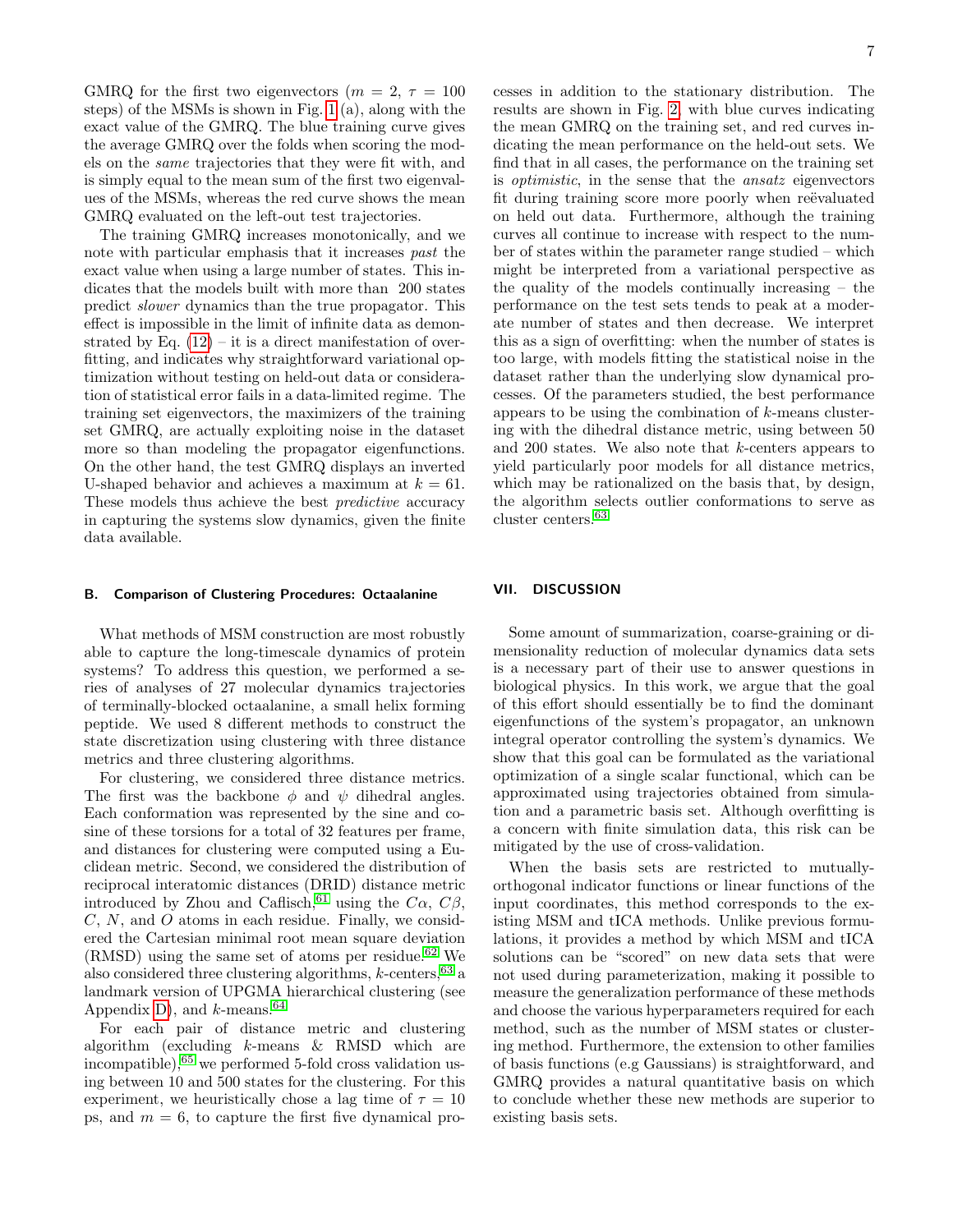

<span id="page-7-0"></span>FIG. 1. Model selection for MSMs of a double well potential. Error bars indicate standard deviations over the 5 folds of cross validation. See text for details.



<span id="page-7-1"></span>FIG. 2. Comparison of 8 methods for building MSMs under 5-fold cross validation, evaluated using the rank-6 GMRQ. We used the k-centers, k-means, and landmark-based ( $n_{\text{landmarks}} = 5000$ ) UPGMA hierarchical clustering algorithms, with the DRID<sup>[61](#page-12-22)</sup> and backbone dihedral angle featurizations. Error bars indicate the standard error in the mean over the cross validation folds.

## A. Connections to quantum mechanics and machine learning

The variational theorem for eigenspaces in this work has strong connections to work in two other related fields: excited state electronic structure theory in quantum mechanics and multi-class Fisher discriminant analysis in machine learning. In quantum mechanics, Theorem [2](#page-3-1) is analogous to what has been called the ensemble or trace variational principle in that field,  $66-69$  $66-69$  which bounds the sum of the energy of the first  $m$  eigenstates of the Hamiltonian by the trace of a matrix of Ritz values. While

the goal of finding just the ground-state eigenfunction  $(m = 1)$  is more common in computational quantum chemistry, the simultaneous optimization of many eigenstates is critical for many applications including bandstructure calculations for materials in solid state physics.

Furthermore, in machine learning, this work has an analog in the theory multi-class Fisher discriminant analysis.[70](#page-12-29) Here, the goal is to find a low-rank projection of a labeled multi-class dataset which maximizes the between-class variance of the dataset while controlling the within-class variances. The optimal discriminant vectors are shown to be the first  $k$  generalized eigenvectors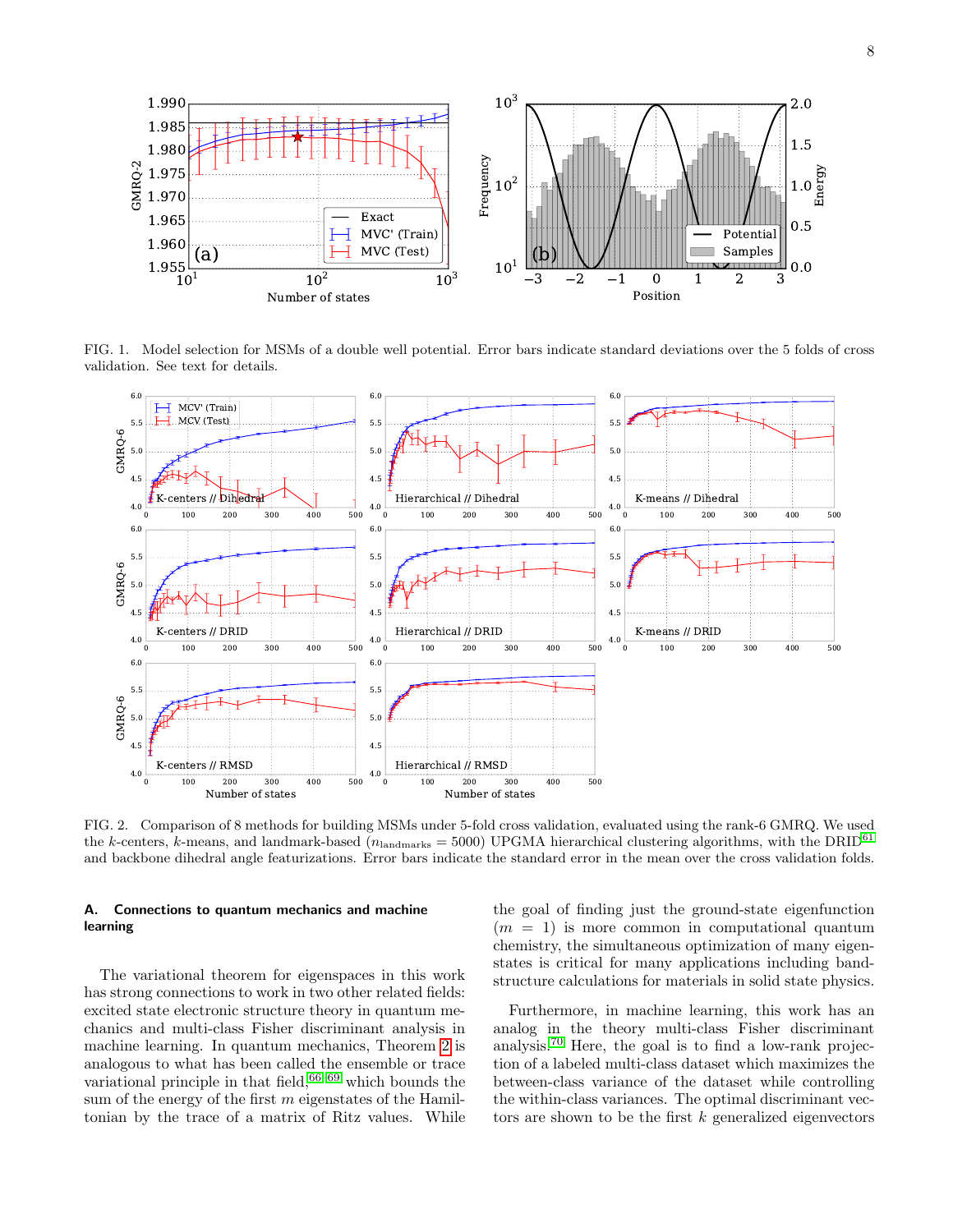of an eigenproblem involving these two variance matri- $ces - the problem shares the same structure as Eq. (15)$  $ces - the problem shares the same structure as Eq. (15)$ in this work.[71](#page-12-30) We anticipate that this parallel will aid the development of improved algorithms for the identification of slow molecular eigenfunctions, especially with respect to regularization and sparse formulations. $72,73$  $72,73$ 

#### B. Comparison to likelihood maximization

While we focus on the identification of the dominant eigenfunctions of the system's propagator, a different viewpoint is that analysis of MD should essential entail the construction of probabilistic, generative models over trajectories, fit for example by maximum likelihood or Bayesian methods.

As we show in Section [IV B,](#page-4-2) and Nüske et al.<sup>[41](#page-12-9)</sup> have shown earlier, MSMs arise naturally from a maximization of Eq. [\(12\)](#page-3-0) when the ansatz eigenfunctions are constrained to be linear combinations of a set of mutually orthogonal indicator functions. However, MSMs can also be viewed directly as probabilistic models, constructed by maximizing a likelihood function of the trajectories with respect to the model parameters. This probabilistic view has, in fact, been central to the field, driving the development of improved methods for example in model selection,[25,](#page-11-11)[74](#page-12-33) parameterization,[75](#page-12-34) and coarse-graining.<sup>[76](#page-12-35)[,77](#page-12-36)</sup> To what extent does this imply that the variational and probabilistic views are equivalent?

In Appendix [B](#page-9-0) we show that while these two views may coincide for the particular choice of basis set with MSMs, they need not be equivalent in general. In fact, the  $GMRQ$ -optimal model formed by the first m eigenfunctions of the propagator need not be positivity preserving, which is essential to form a probabilistic likelihood function in the sense of Kellogg, Lange, and Baker<sup>[74](#page-12-33)</sup> or McGibbon, Schwantes and Pande.<sup>[25](#page-11-11)</sup> On the other hand, the two views are tightly coupled; their connection is given by the error bounds proved by Sarich, Noé, and Schütte  $60$ . When the model gives a good approximation to the slow propagator eigenspace (low eigenfunction approximation error, high GMRQ), a good approximation to the long-timescale transition probabilities is obtained.

Cross validation with the log likelihood requires either a generative model for the high dimensional data, such as a hidden Markov model (HMM),[78](#page-12-37) or dimensionality reduction before model comparison. This is a major disadvantage, because accurate and tractable generative models for time series with tens or hundreds of thousands dimensions are not generally available. However, treating dimensionality reduction as a preprocessing and applying probabilistic models afterwards, as done by McGibbon, Schwantes, and Pande<sup>[25](#page-11-11)</sup>, does not enable quantitative comparison between alternative competing dimensionality reduction protocols. With the GMRQ, on the other hand, the need for a reference state decomposition or high-dimensional generative model is eliminated,<sup>[76](#page-12-35)</sup> and different dimensionality reduction procedures can easily

be compared in a quantitative manner, as shown in Fig. [2.](#page-7-1)

## VIII. CONCLUSIONS

The proliferation of new and improved methods for constructing low-dimensional models of molecular kinetics given a set of high-resolution MD trajectories has been a boon to the field, but the lack of a unified theoretical framework for choosing between alternative models has hampered progress, especially for non-experts applying these methods to novel biological systems. In this work we have presented a new variational theorem governing the estimation of the space formed by the span of multiple eigenfunctions of the molecular dynamics propagator. With this method, a single scalar-valued functional scores a proposed model on a supplied data set, and the use of separate testing and training data sets makes it possible to quantify and avoid statistical overfitting. During the training step, time-structure independent components analysis (tICA) and Markov state models (MSMs) are specific instance of this method with different types basis functions. This method extends these tools, making it possible to score trained models on new datasets and perform hyperparameter selection.

We have applied this approach to compare eight different protocols for Markov state model construction on a set of MD simulations of the octaalanine peptide. We find that of the methods tested, k-means clustering with the dihedral angles using between 50 and 200 states appears to outperform the other methods, and that the k-centers cluster method can be particularly prone to poor generalization performance. To our knowledge, this work is the first to enable such quantitative and theoretically well-founded comparisons of alternative parameterization strategies for MSMs.

We anticipate that this work will open the door to more complete automation and optimization of MSM construction. Free and open source software fully implementing these methods is available in the MDTraj and MSMBuilder3 packages from <http://mdtraj.org> and <http://msmbuilder.org>, along with example and tutorials.<sup>[79](#page-12-38)</sup> While the lag time,  $\tau$  and rank, m, of the desired model must be manually specified, other key hyperparameters that control difficult-to-judge statistical tradeoffs, such as the number of states in an MSM, can be chosen be optimizing the cross-validation performance. Furthermore, given recent advances in automated hyperparameter optimization in machine learning, we antici-pate that this search itself can be fully automated.<sup>[80](#page-12-39)</sup>

## ACKNOWLEDGEMENTS

This work was supported by the National Science Foundation and National Institutes of Health under Nos. NIH R01-GM62868, NIH S10 SIG 1S10RR02664701, and NSF MCB-0954714. We thank the anonymous review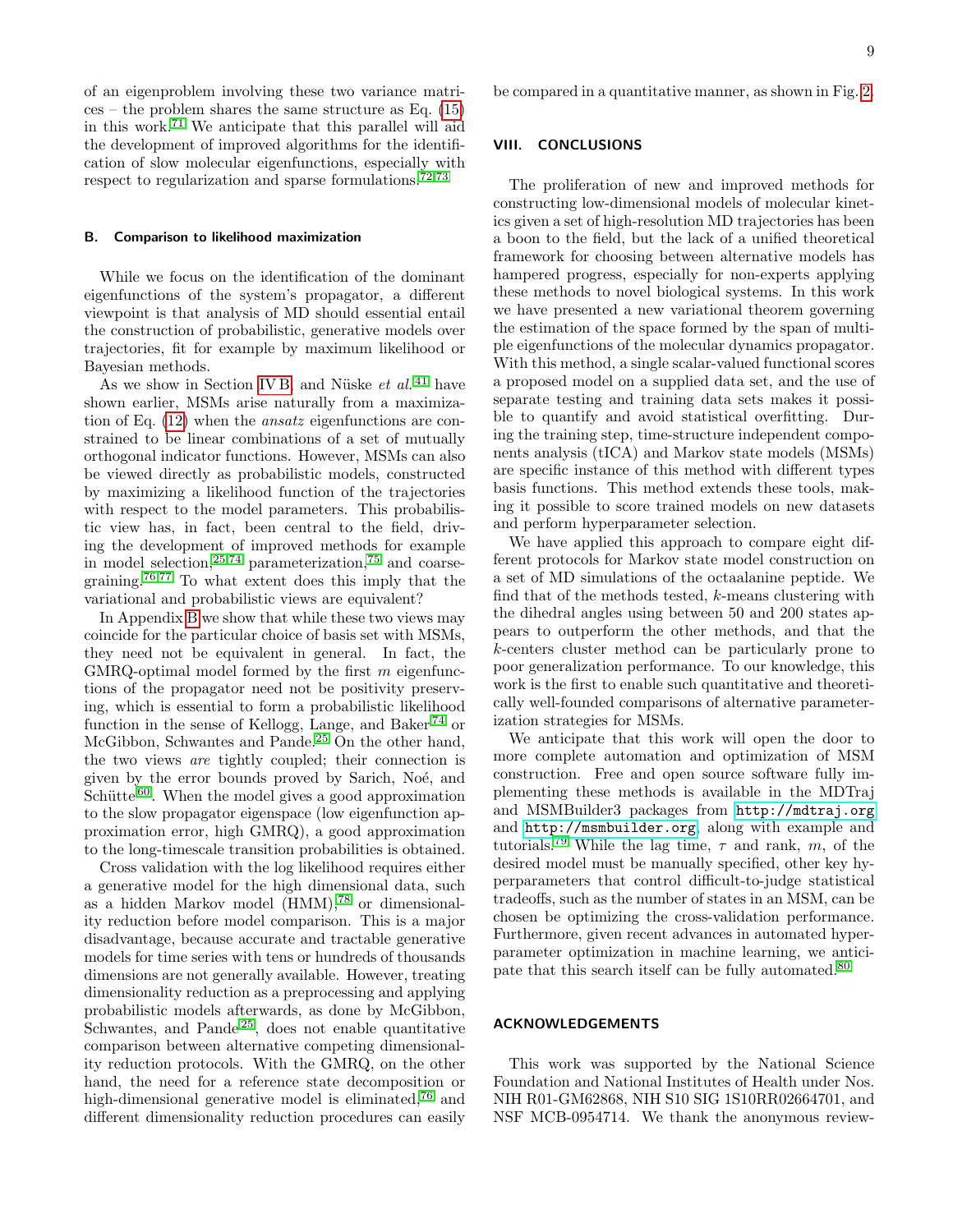ers for their many suggestions for improving this work, Christian R. Schwantes, Mohammad M. Sultan, Sergio Bacallado, and Krikamol Muandet for helpful discussions, and Jeffrey K. Weber for access to the octaalanine simulations.

#### <span id="page-9-1"></span>Appendix A: Proofs of Theorem [2](#page-3-1) and Lemma [3](#page-3-2)

### Proof of Theorem [2](#page-3-1)

The eigenfunctions,  $\phi_i$ , of  $\mathcal{P}(\tau)$  form a complete basis. Expand each  $f_i = \sum_a w_{ai} \phi_a$  with coefficients  $W \in$  $\mathbb{R}^{\infty \times m}$  with  $W_{ni} = \langle f_i, \overline{\phi_n} \rangle_{\mu^{-1}}$ .

$$
P_{ij} = \langle f_i, \mathcal{P} \circ f_j \rangle_{\mu^{-1}} \tag{A1}
$$

$$
= \left\langle \sum_{a} W_{ai} \phi_a, \mathcal{P} \circ \sum_{b} W_{bj} \phi_b \right\rangle_{\mu^{-1}} \tag{A2}
$$

$$
=\sum_{a}W_{ai}W_{aj}\lambda_a\tag{A3}
$$

$$
Q_{ij} = \langle f_i, f_j \rangle_{\mu^{-1}} \tag{A4}
$$

$$
= \left\langle \sum_{a} W_{ai} \phi_a, \sum_{b} W_{bj} \phi_b \right\rangle_{\mu^{-1}} \tag{A5}
$$

$$
=\sum_{a}W_{ai}W_{aj}\tag{A6}
$$

We define the diagonal matrix  $D(\lambda)$  with  $D_{ii} = \lambda_i$ . Then, Eq. [\(A3\)](#page-9-2) and Eq. [\(A6\)](#page-9-3) can be rewritten in matrix form:

$$
P = W^T D(\lambda) W, \tag{A7}
$$

$$
Q = W^T W. \tag{A8}
$$

Let  $F = Q^{1/2} \in \mathbb{S}_{++}^m$  be the (unique) positive definite square root of  $Q$ , which is guaranteed to exist because  $Q$ is positive definite, and  $B = WF^{-1}$ . Then, rearrange the objective function using the cyclic property of the trace:

$$
\mathcal{R}_{\mathcal{P}}[f] = \text{Tr}\left(\underbrace{W^T D(\lambda)W}_{P} \underbrace{(FF)^{-1}}_{Q^{-1}}\right),\tag{A9}
$$

$$
= \text{Tr}\left(F^{-1}W^T D(\lambda)W F^{-1}\right),\tag{A10}
$$

$$
= \text{Tr}\left(B^T D(\lambda)B\right). \tag{A11}
$$

Note that  $B^T B = F^{-1} W^T W F^{-1} = I_m$ . Therefore, by application of the Ky Fan theorem,  $42,43$  $42,43$ 

$$
\mathcal{R}_{\mathcal{P}}[f] \le \sum_{i}^{m} \lambda_{i},\tag{A12}
$$

and the equality holds when  $f = {\phi_1, \phi_2, \ldots, \phi_m}.$ 

### Proof of Lemma [3](#page-3-2)

Following Absil *et al.*<sup>[44](#page-12-12)</sup>, let  $f = \{f_1, f_2, \ldots, f_m\}$ , and  $M \in \mathbb{R}^{m \times m}$  be an arbitrary invertible matrix. Define

a new collection of functions  $g = \{g_1, g_2, \ldots, g_m\}$ , such that  $g_j = \sum_{i=1}^m M_{ij} f_i$ , and a matrix  $W' \in R^{\infty \times m}$  such that  $W'_{ni} = \langle g_i, \phi_n \rangle_{\mu^{-1}}$ . Expanding the matrix elements of  $W'$ , we note that

$$
W' = WM.
$$
 (A13)

Then, using Eq. [\(A7\)](#page-9-4) and Eq. [\(A8\)](#page-9-5),  $\mathcal{R}_{\mathcal{P}}[q]$  can be written as a matrix expression involving  $W'$ , and subsequently rewritten involving  $W$  and  $M$ . Expansion of the matrix products and application of the cyclic property of the trace confirms that  $\mathcal{R}_{\mathcal{P}}[q] = \mathcal{R}_{\mathcal{P}}[f]$ :

$$
\mathcal{R}_{\mathcal{P}}[g] = \text{Tr} \left( W'^T D(\lambda) W'(W'^T W')^{-1} \right), \qquad (A14)
$$
\n
$$
= \text{Tr} \left( (WM)^T D(\lambda) (WM) ((WM)^T (WM))^{-1} \right), \qquad (A15)
$$
\n
$$
= \text{Tr} \left( M^T W^T D(\lambda) W M^{-1} (W^T W)^{-1} M^{-T} \right), \qquad (A16)
$$

$$
= \text{Tr}\left(W^T D(\lambda) W (W^T W)^{-1}\right),\tag{A17}
$$

$$
= \mathcal{R}_{\mathcal{P}}[f]. \tag{A18}
$$

<span id="page-9-3"></span><span id="page-9-2"></span>The significance of this result is that it demonstrates  $\mathcal{R}_{\mathcal{P}}$  to be invariant to linear transformations of f which preserve the space spanned by the functions. Much like the Ritz value of an trial vector is invariant to rescaling, or the angle between two planes is invariant to linear transformations of the basis vectors defining the planes,  $\mathcal{R}_{\mathcal{P}}[f]$  is only a functional of the space spanned by f. This space – the set of all  $m$ -dimensional linear subspaces of a vector or Hilbert space – is referred to as a Grass-mann manifold.<sup>[44](#page-12-12)</sup>

# <span id="page-9-5"></span><span id="page-9-4"></span><span id="page-9-0"></span>Appendix B: Tension Between Spectral and Probabilistic Approaches

Here we show, by way of a simple analytical example, the extent to which the variational and probabilistic approaches to the analysis of molecular dynamics data are indeed distinct. By explicitly constructing the propagator eigenfunctions for a Brownian harmonic oscillator, we show that the rank-m truncated propagator,  $\mathcal{P}_m(\tau)$ , built from the first m eigenpairs of  $\mathcal{P}(\tau)$  is not in general a nonnegativity-preserving operator. That is, for some valid initial distributions,  $p_t(\mathbf{x})$ , the propagated distribution,  $\tilde{p}_{t+\tau}^{(m)}(\mathbf{x}) = \mathcal{P}_m(\tau) \circ p_t(\mathbf{x})$ , fails to be non-negative throughout  $\Omega$  and thus does not represent a valid probability distribution.

<span id="page-9-6"></span>
$$
p_{t+\tau}^{(m)}(\mathbf{x}) \ngeq 0 \,\forall \,\mathbf{x} \in \Omega \tag{B1}
$$

This indicates that variational and probabilistic approaches have the potential to be almost contradictory in what they judge to be "good" models of molecular kinetics.

Consider the diffusion of a Brownian particle in the potential  $U(x) = x^2$ . For simplicity, we take the temperature and diffusion constant to be unity. This is an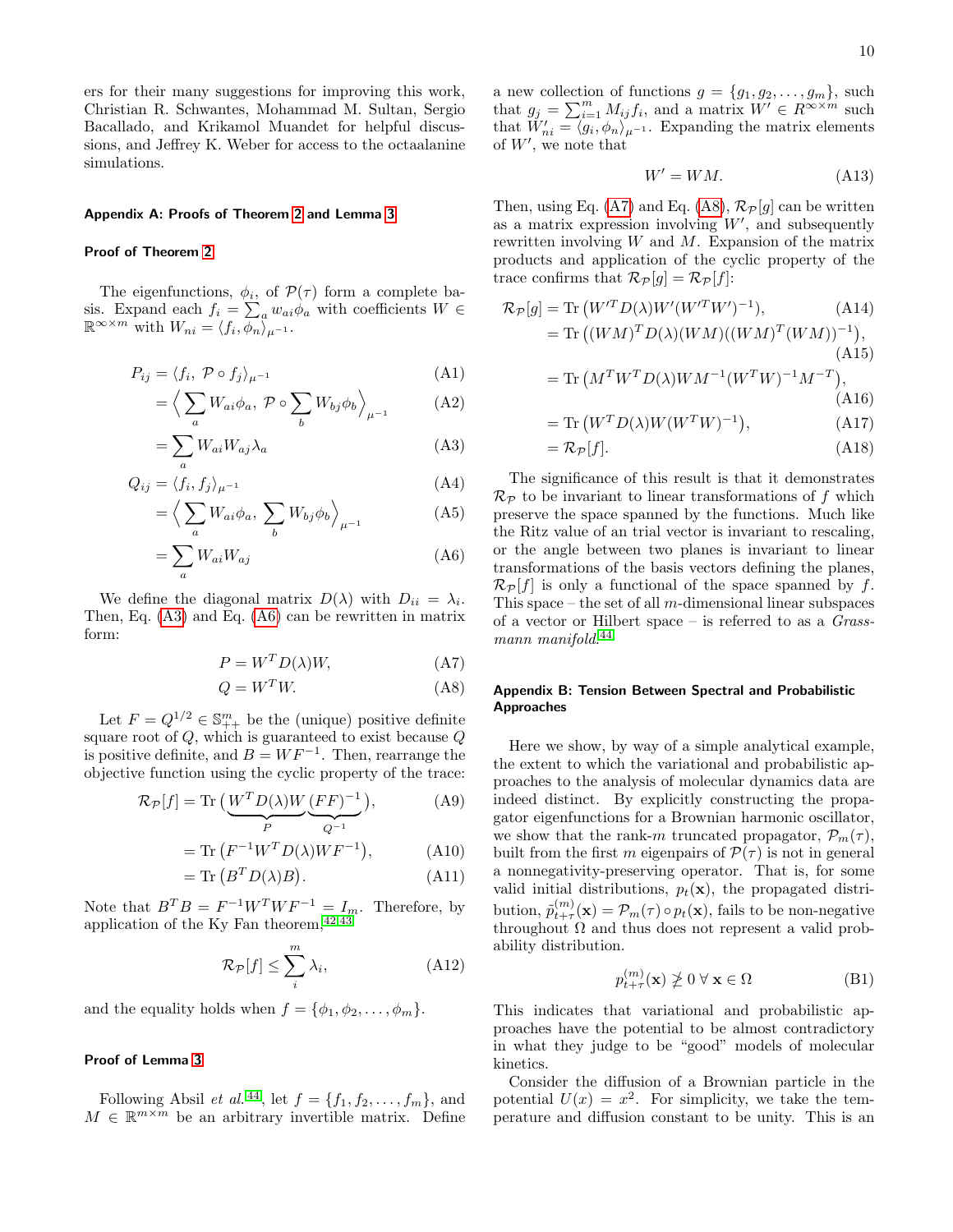Ornstein-Uhlenbeck process, and the dynamics are described by the Smoluchowski equation,

$$
\frac{\partial}{\partial t}p_t(x) = \mathcal{L} \circ p_t(x),\tag{B2}
$$

with infinitesimal generator  $\mathcal L$  given by

$$
\mathcal{L} = \frac{\partial^2}{\partial x^2} + 2\frac{\partial}{\partial x}x,\tag{B3}
$$

and stationary distribution  $\mu(x) = \pi^{-1/2} e^{-x^2}$ .

We can expand the generator in terms of its eigenfunctions,  $\phi_n(x)$ , and eigenvalues,  $\xi_n$ , defined by,

$$
\mathcal{L} \circ \phi_n(x) = \xi_n \phi_n(x), \tag{B4}
$$

which can be recognized as the Hermite equation whose solutions are related to the Hermite polynomials,  $H_n$ . For  $n = \{0, 1, \ldots\}$  the solutions are

$$
\phi_n(x) = c_n e^{-x^2} H_n(x),\tag{B5}
$$

$$
\xi_n = -2n,\tag{B6}
$$

$$
c_n^2 = (2^n n! \pi)^{-1}, \tag{B7}
$$

where the normalizing constants,  $c_n$ , are chosen such that  $\langle \phi_n, \phi_m \rangle_{\mu^{-1}} = \delta_{nm}.$ 

The propagator  $\mathcal{P}(\tau)$  can be formed by integrating Eq.  $(B1)$  with respect to t, giving

$$
\mathcal{P}(\tau) = e^{\tau \mathcal{L}}.\tag{B8}
$$

 $\mathcal{P}(\tau)$  shares the same eigenfunctions as  $\mathcal{L}$ . Its eigenvalues,  $\lambda_n$ , are related to the eigenvalues of  $\mathcal L$  by

$$
\lambda_n = e^{-\tau \xi_n}.\tag{B9}
$$

We now define the rank- $m$  truncated propagator,  $\mathcal{P}_m(\tau)$ , such that

$$
\mathcal{P}_m(\tau) \circ p_t = \sum_{n=0}^{m-1} \lambda_n \langle p_t, \phi_n \rangle_{\mu^{-1}} \phi_n \tag{B10}
$$

$$
= \sum_{n=0}^{m-1} e^{-2n\tau} c_n e^{-x^2} H_n(x) \left[ \int_{-\infty}^{\infty} dx' c_n \sqrt{\pi} p_t(x') H_n(x') \right]
$$
(B11)

Consider an initial distribution,  $p_t(x) = \delta(x - x_0)$ , propagated forward in time by  $\mathcal{P}_m$ . Let  $\tilde{p}_{\tau}^{(m)} = \mathcal{P}_m(\tau) \circ \delta(x - \tau)$  $x_0$ ). Then, Eq. [\(B11\)](#page-10-1) simplifies to

$$
\tilde{p}_{\tau}^{(m)}(x) = \sum_{n=0}^{m-1} \frac{1}{2^n n! \sqrt{\pi}} e^{-2n\tau} e^{-x^2} H_n(x) H_n(x_0). \tag{B12}
$$

Consider now the specific case of  $m = 2$ . Using the explicit expansion  $H_0(x) = 1$ , and  $H_1(x) = 2x$ , we have

$$
\tilde{p}_{\tau}^{(2)}(x) = \frac{1}{\sqrt{\pi}} e^{-x^2} \left( 1 + 2x x_0 e^{-2\tau} \right). \tag{B13}
$$

Note that Eq. [\(B13\)](#page-10-2) has a zero when  $x = -e^{2\tau}/2x_0$ , and that

$$
\tilde{p}_{\tau}^{(2)}(x) < 0 \quad \text{when} \quad \begin{cases} x < -e^{2\tau}/2x_0 & \text{if } x_0 > 0 \\ x > -e^{2\tau}/2x_0 & \text{if } x_0 < 0. \end{cases} \tag{B14}
$$

Because of this non-positivity,  $\tilde{p}_{\tau}^{(2)}(x)$  is not a valid probability distribution.

This example demonstrates that the rank-m truncated propagator need not, in general, preserve the positivity of distributions it acts on. Therefore, if such a model of the dynamics are fit or assessed via maximum-likelihood methods on datasets consisting of observed transitions, despite being optimal by spectral norm, the true rank-m truncated propagator may appear to give a log likelihood of −∞. The variational and probabilistic approaches to modeling molecular kinetics can indeed be very different.

## <span id="page-10-0"></span>Appendix C: Double-well Potential Integrator and Eigenfunctions

To discretize the Brownian dynamics stochastic differential equation in Eq. [\(25\)](#page-5-0) with reflecting boundary conditions at  $-\pi$  and  $\pi$ , we used the Euler integrator,

$$
x_{t+1} = bc\left(x_t + \left(\nabla V(x_t) + \sqrt{2D}R(t)\right)\Delta t\right), \quad \text{(C1)}
$$

where steps that went outside the boundaries by a given distance were reflected back into the interval with a matching distance to the boundary:

<span id="page-10-3"></span>
$$
bc(x) = \begin{cases} 2\pi - x & \text{if } x > \pi, \\ -2\pi - x & \text{if } x < -\pi, \\ x & \text{otherwise.} \end{cases}
$$
 (C2)

We computed the propagator eigenvalues by discretizing the interval into n MSM states  $\{s_i\}_{i=1}^n$ , following Eq. [\(27\)](#page-5-1), and computing the matrix elements without stochastic sampling. This calculation is more straightforward by working with the the transition matrix  $T \in$  $\mathbb{R}^{n \times n}$ :

$$
T_{ij} = \mathbb{P}\left[x_{t+\tau} \in s_j | x_t \in s_i\right],\tag{C3}
$$

<span id="page-10-1"></span>Instead of the correlation and overlap matrices, C and S, directly. Note that as shown by Nüske  $et \ al.$ <sup>[41](#page-12-9)</sup> and Prinz *et al.* <sup>[28](#page-11-14)</sup>,  $T = S^{-1}C$ . Thus the eigenvalues of T are identical to the generalized eigenvalues of  $(C, S)$ .

<span id="page-10-2"></span>To calculate the matrix elements of  $T$ , we consider each each state,  $s_i$ , represented by its left endpoint,  $x_i$ . For each pair of states  $(i, j)$ , we calculate the probability of the random force required to transition between them in one step, from Eq. [\(C1\)](#page-10-3), taking into account the fact that because of the reflecting boundary conditions, the transition could have taken place via a transition outside the interval followed by a reflection.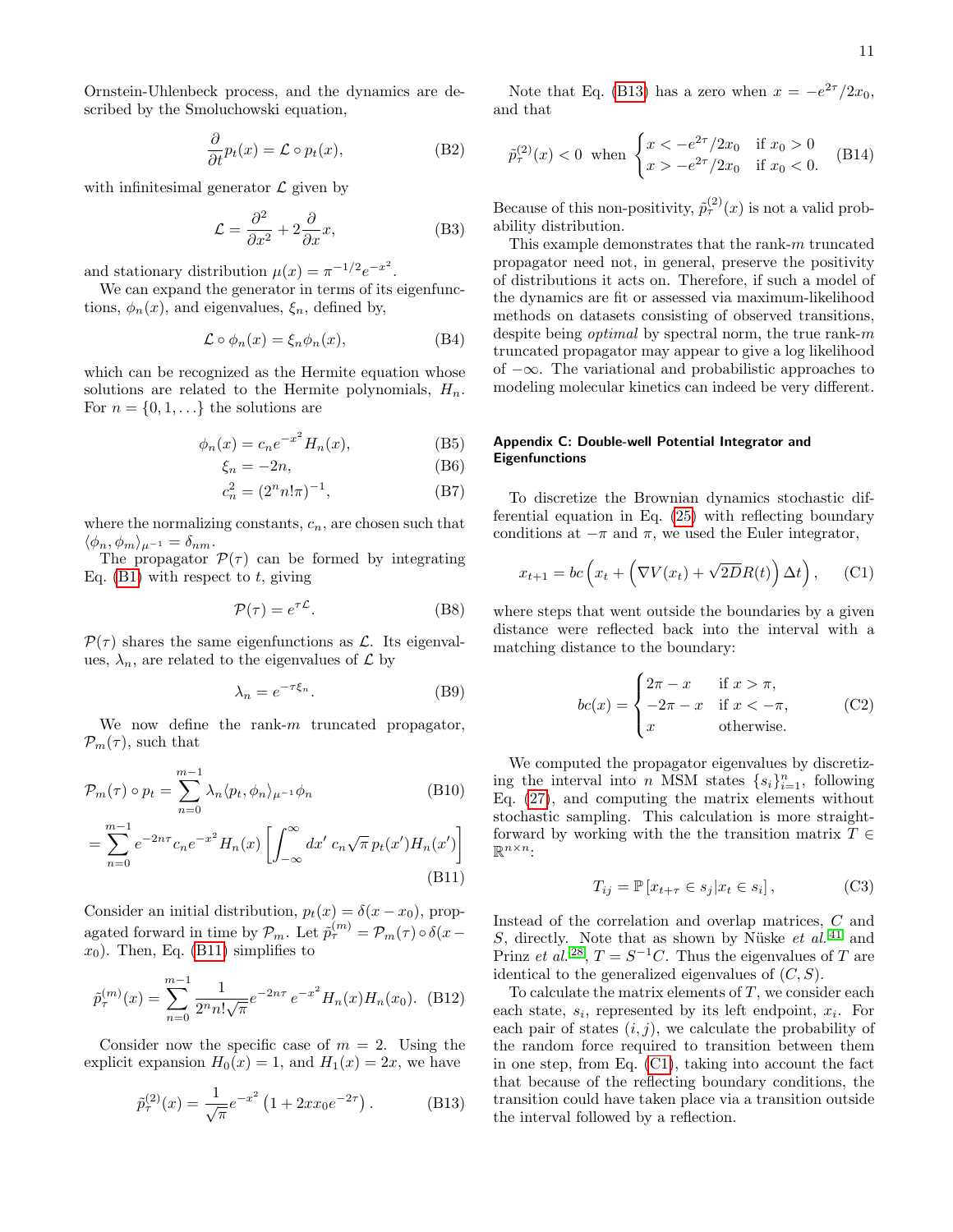Let  $\delta x$  be the width of the states,  $\delta x = n^{-1}2\pi$ . For each  $i \in \{1, \ldots n\}$  and  $k \in \{-n, \ldots, n\}$ , we calculate the action for a step from  $x_i$  to  $x_i + k\delta x$ .

$$
a_{ik} = \frac{1}{\sqrt{2\pi}} \exp\left(\frac{((x_i + k\delta x) - x_i + \nabla V(x_i)\Delta t)}{\sqrt{2D}}\right).
$$
\n(C4)

Let  $j'_{ik} \in \{1, \ldots, n\}$  be the index of state which contains  $bc(x_i + k\delta x)$ . We calculate  $T_{ij}$  by summing the appropriate action terms which, because of the boundary conditions, get reflected into the same ending state:

$$
T_{ij} = \sum_{k=-n}^{n} a_{ik} \, \delta_{j'_{ik},j}.
$$
 (C5)

where  $\delta_{i,j}$  is the Kronecker delta. This calculation is implemented in the file brownian1d.py in the MSM-Builder3 package. The eigenvalues of T converge rapidly as *n* increases. Our results in Fig. [1](#page-7-0) use  $n = 500$ .

#### <span id="page-11-16"></span>Appendix D: Landmark UPGMA Clustering

Landmark-based UPGMA (Unweighted Pair Group Method with Arithmetic Mean) agglomerative clustering is a simple scalable hierarchical clustering which does not require computing the full matrix of pairwise distances between all data points. The procedure first subsamples l "landmark" data points at regular intervals from the input data. These data points are then clustered using the standard algorithm, resulting in n clusters.<sup>[81](#page-12-40)</sup> Let  $S_n$ be the set of landmark data points assigned by the algorithm to the cluster n, and  $d(x, x')$  be the distance metric employed. Then, each remaining data point in the training set as well as new data points from the test set,  $x^*$ , are assigned to cluster,  $s(x^*) \in \{1, \ldots, n\}$ , whose landmarks they are on average closest to:

$$
s(x^*) = \underset{n}{\text{argmin}} \frac{1}{|S_n|} \sum_{x \in S_n} d(x^*, x). \tag{D1}
$$

#### Appendix E: Simulation Setup

We performed all-atom molecular dynamics simulations of terminally-blocked octaalanine  $(Ace-(Ala)<sub>8</sub>$ -NHMe) in explicit solvent using the GROMACS 4 simulation package,<sup>[82](#page-12-41)</sup> the AMBER ff99SB-ILDN-NMR forcefield, $83$  and the TIP3P water model. $84$  The system was energy minimized, followed by 1 ns of equilibration using the velocity rescaling thermostat (reference temperature of 298K, time constant of  $(0.1 \text{ ps})$ ,  $85$  Parrinello-Rahman barostat (reference pressure of 1 bar, time constant of 1 ps, isotropic compressibility of  $5 \times 10^{-5}$  bar),<sup>[86](#page-12-45)</sup> and Verlet integrator (time step of 2 fs). Production simulations were performed in the canonical ensemble using the same integrator and thermostat. Nonbonded

interactions in all cases were treated with the particle mesh Ewald method, using a real space cutoff distance for Ewald summation as well as for van der Waals interactions of 10.0 Å. $87$  Twenty six such simulations were performed, with production lengths between 20 and 150 ns each. The total aggregate sampling was  $1.74 \mu s$ .

- <span id="page-11-0"></span> ${}^{1}$ K. A. Dill, S. B. Ozkan, M. S. Shell, and T. R. Weikl, [Annu.](http://dx.doi.org/10.1146/annurev.biophys.37.092707.153558) [Rev. Biophys.](http://dx.doi.org/10.1146/annurev.biophys.37.092707.153558) 37, 289 (2008).
- <sup>2</sup>M. Huse and J. Kuriyan, Cell 109[, 275 \(2002\).](http://dx.doi.org/10.1016/S0092-8674(02)00741-9)
- <sup>3</sup>E. Vargas, V. Yarov-Yarovoy, F. Khalili-Araghi, W. A. Catterall, M. L. Klein, M. Tarek, E. Lindahl, K. Schulten, E. Perozo, F. Bezanilla, et al., [J. Gen. Physiol.](http://dx.doi.org/ 10.1085/jgp.201210873) 140, 587 (2012).
- <span id="page-11-1"></span><sup>4</sup>A. H. Phillips, Y. Zhang, C. N. Cunningham, L. Zhou, W. F. Forrest, P. S. Liu, M. Steffek, J. Lee, C. Tam, E. Helgason, et al., [Proc. Natl. Acad. Sci. U.S.A.](http://dx.doi.org/10.1073/pnas.1302407110) 110, 11379 (2013).
- <span id="page-11-2"></span><sup>5</sup>G. Careri, P. Fasella, E. Gratton, and W. Jencks, [Crit. Rev.](http://dx.doi.org/10.3109/10409237509102555) [Biochem. Mol. Biol.](http://dx.doi.org/10.3109/10409237509102555) 3, 141 (1975).
- <span id="page-11-3"></span><sup>6</sup>H. B. Buergi and J. D. Dunitz, [Acc. Chem. Res.](http://dx.doi.org/10.1021/ar00089a002) 16, 153 (1983).
- <span id="page-11-4"></span> ${}^{7}$ A. Mittermaier and L. E. Kay, Science 312[, 224 \(2006\).](http://dx.doi.org/10.1126/science.1124964)
- <span id="page-11-5"></span><sup>8</sup>L.-P. Wang, J. Chen, and T. Van Voorhis, [J. Chem. Theory](http://dx.doi.org/10.1021/ct300826t) Comput. 9[, 452 \(2012\).](http://dx.doi.org/10.1021/ct300826t)
- <sup>9</sup>L. Huang and B. Roux, [J. Chem. Theory Comput.](http://dx.doi.org/10.1021/ct4003477) 9, 3543 (2013). <sup>10</sup>J. W. Ponder, C. Wu, P. Ren, V. S. Pande, J. D. Chodera, M. J. Schnieders, I. Haque, D. L. Mobley, D. S. Lambrecht, R. A. DiS-
- tasio Jr, et al., [J. Phys. Chem. B](http://dx.doi.org/ 10.1021/jp910674d) 114, 2549 (2010).  $^{11}{\rm R}$ . B. Best, X. Zhu, J. Shim, P. E. Lopes, J. Mittal, M. Feig, and A. D. MacKerell Jr, [J. Chem. Theory Comput.](http://dx.doi.org/10.1021/ct300400x) 8, 3257 (2012).
- <span id="page-11-6"></span><sup>12</sup>P. E. Lopes, J. Huang, J. Shim, Y. Luo, H. Li, B. Roux, and A. D. MacKerell Jr, [J. Chem. Theory Comput.](http://dx.doi.org/10.1021/ct400781b) 9, 5430 (2013).
- <span id="page-11-7"></span><sup>13</sup>J. E. Stone, D. J. Hardy, I. S. Ufimtsev, and K. Schulten, [J.](http://dx.doi.org/10.1016/j.jmgm.2010.06.010) [Mol. Graphics Modell.](http://dx.doi.org/10.1016/j.jmgm.2010.06.010) 29, 116 (2010).
- <sup>14</sup>D. E. Shaw, R. O. Dror, J. K. Salmon, J. P. Grossman, K. M. Mackenzie, J. A. Bank, C. Young, M. M. Deneroff, B. Batson, K. J. Bowers, E. Chow, M. P. Eastwood, D. J. Ierardi, J. L. Klepeis, J. S. Kuskin, R. H. Larson, K. Lindorff-Larsen, P. Maragakis, M. A. Moraes, S. Piana, Y. Shan, and B. Towles, in [Proceedings of the Conference on High Performance Computing](http://dx.doi.org/10.1145/1654059.1654099) [Networking, Storage and Analysis](http://dx.doi.org/10.1145/1654059.1654099) (ACM, 2009) pp. 39:1–39:11.
- <sup>15</sup>M. Shirts and V. S. Pande, Science 290[, 1903 \(2000\).](http://dx.doi.org/10.1126/science.290.5498.1903)
- <sup>16</sup>I. Buch, M. J. Harvey, T. Giorgino, D. Anderson, and G. De Fabritiis, [J. Chem. Inf. Model.](http://dx.doi.org/ 10.1021/ci900455r) 50, 397 (2010).
- <span id="page-11-8"></span><sup>17</sup>K. J. Kohlhoff, D. Shukla, M. Lawrenz, G. R. Bowman, D. E. Konerding, D. Belov, R. B. Altman, and V. S. Pande, [Nature](http://dx.doi.org/10.1038/nchem.1821) Chem. 6[, 15 \(2014\).](http://dx.doi.org/10.1038/nchem.1821)
- <span id="page-11-9"></span><sup>18</sup>J. D. Chodera, N. Singhal, V. S. Pande, K. A. Dill, and W. C. Swope, J. Chem. Phys. 126[, 155101 \(2007\).](http://dx.doi.org/ 10.1063/1.2714538)
- <sup>19</sup>P. Deuflhard and M. Weber, [Linear Algebra Appl.](http://dx.doi.org/10.1016/j.laa.2004.10.026) 398, 161 [\(2005\).](http://dx.doi.org/10.1016/j.laa.2004.10.026)
- <sup>20</sup>M. A. Rohrdanz, W. Zheng, M. Maggioni, and C. Clementi, [J.](http://dx.doi.org/http://dx.doi.org/10.1063/1.3569857) Chem. Phys. 134[, 124116 \(2011\).](http://dx.doi.org/http://dx.doi.org/10.1063/1.3569857)
- <sup>21</sup>A. Altis, P. H. Nguyen, R. Hegger, and G. Stock, [J. Chem. Phys.](http://dx.doi.org/ http://dx.doi.org/10.1063/1.2746330) 126[, 244111 \(2007\).](http://dx.doi.org/ http://dx.doi.org/10.1063/1.2746330)
- <sup>22</sup>P. Das, M. Moll, H. Stamati, L. E. Kavraki, and C. Clementi, [Proc. Natl. Acad. Sci. U.S.A.](http://dx.doi.org/ 10.1073/pnas.0603553103) 103, 9885 (2006).
- <sup>23</sup>S. V. Krivov and M. Karplus, [Proc. Natl. Acad. Sci. U.S.A.](http://dx.doi.org/10.1073/pnas.0406234101) 101, [14766 \(2004\).](http://dx.doi.org/10.1073/pnas.0406234101)
- <span id="page-11-10"></span> $^{24}\rm{W.}$  E and E. Vanden-Eijnden, [J. Stat. Phys.](http://dx.doi.org/10.1007/s10955-005-9003-9) 123, 503 (2006).
- <span id="page-11-11"></span><sup>25</sup>R. T. McGibbon, C. R. Schwantes, and V. S. Pande, [J. Phys.](http://dx.doi.org/10.1021/jp411822r) Chem. B 118[, 6475 \(2014\).](http://dx.doi.org/10.1021/jp411822r)
- <span id="page-11-12"></span><sup>26</sup>V. N. Vapnik and V. Vapnik, Statistical learning theory, Vol. 2 (Wiley New York, 1998).
- <span id="page-11-13"></span> $27S$ . C. Larson, [J. Educ. Psychol.](http://dx.doi.org/doi/10.1037/h0072400) 22, 45 (1931).
- <span id="page-11-14"></span><sup>28</sup>J.-H. Prinz, H. Wu, M. Sarich, B. Keller, M. Senne, M. Held, J. D. Chodera, C. Schütte, and F. Noé, [J. Chem. Phys.](http://dx.doi.org/10.1063/1.3565032) 134, [174105 \(2011\).](http://dx.doi.org/10.1063/1.3565032)
- <span id="page-11-15"></span><sup>29</sup>C. R. Schwantes and V. S. Pande, [J. Chem. Theory Comput.](http://dx.doi.org/10.1021/ct300878a) 9, [2000 \(2013\).](http://dx.doi.org/10.1021/ct300878a)